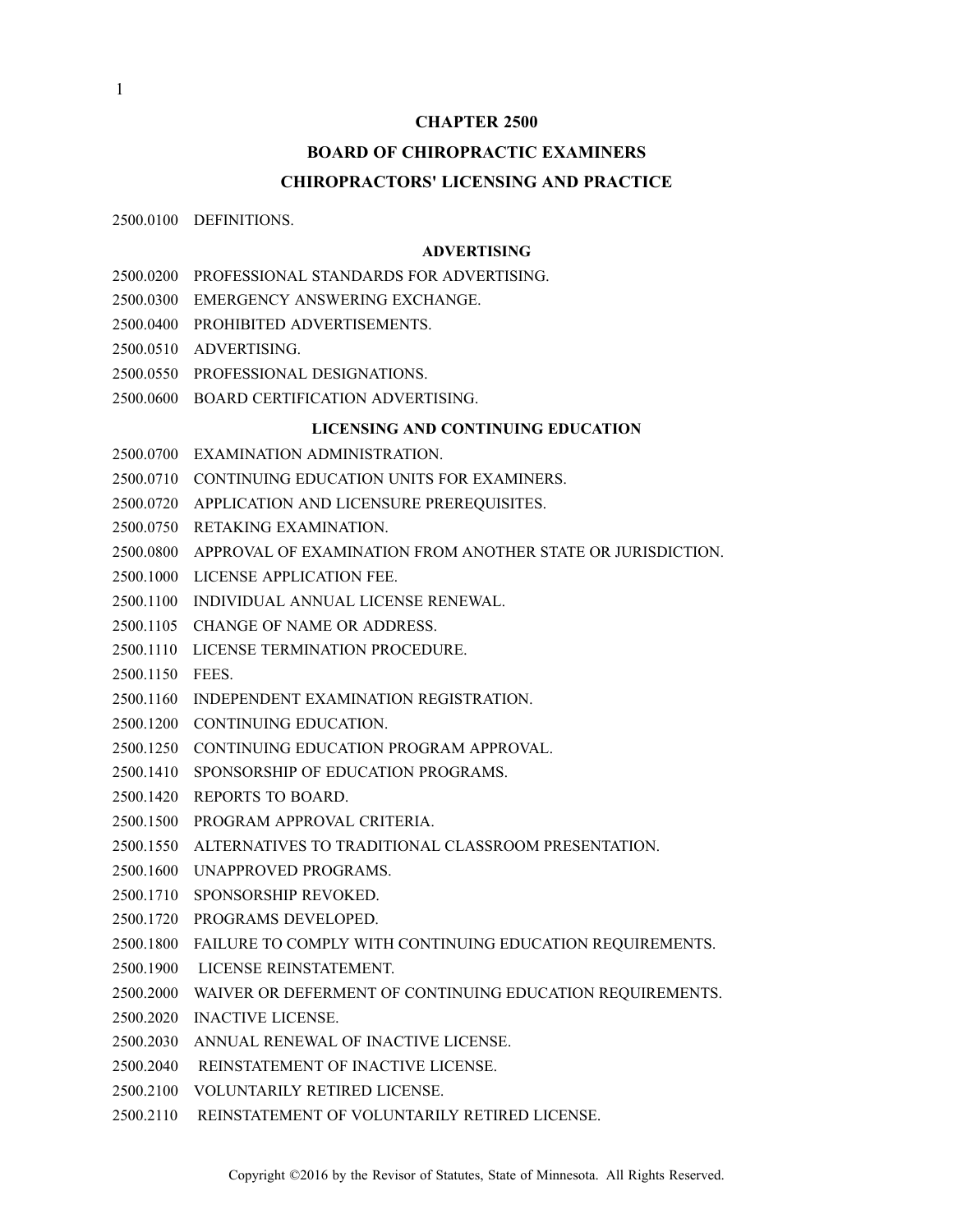### **2500.0100 CHIROPRACTORS' LICENSING AND PRACTICE** 2

- 2500.2115 EMERITUS REGISTRATION APPLICATION.
- 2500.2120 STATUS OF EMERITUS REGISTRANT.
- 2500.2125 EMERITUS CONTINUING EDUCATION REQUIREMENTS.
- 2500.2130 EMERITUS CHANGE TO ACTIVE STATUS.
- 2500.2135 EMERITUS RENEWAL CYCLE FEES.

#### **GRADUATE PRECEPTORSHIP PROGRAM**

- 2500.2500 DEFINITIONS.
- 2500.2505 PROGRAM ADMINISTRATOR.
- 2500.2510 ROLE OF THE PRECEPTOR.
- 2500.2515 ELIGIBILITY AND RESPONSIBILITIES OF PRECEPTOR.
- 2500.2520 ELIGIBILITY AND RESPONSIBILITIES OF EXTERN.
- 2500.2525 MINIMUM REQUIREMENTS OF A PRECEPTORSHIP TRAINING PROGRAM.
- 2500.2530 TERMINATION OF PRECEPTORSHIP PROGRAM.

#### **ACUPUNCTURE**

- 2500.3000 ACUPUNCTURE.
- 2500.3100 INACTIVE ACUPUNCTURE REGISTRATION.
- 2500.3200 ANNUAL RENEWAL OF INACTIVE ACUPUNCTURE REGISTRATION.
- 2500.3300 REINSTATEMENT OF INACTIVE ACUPUNCTURE REGISTRATION.

#### **VARIANCE; ADDITIONAL PRACTICE PARAMETERS**

- 2500.5050 VARIANCE.
- 2500.6000 ENGAGEMENT IN THE PRACTICE OF CHIROPRACTIC.
- 2500.6050 SEXUAL MISCONDUCT.
- 2500.6060 PREPAY PLANS.

#### **ANIMAL CHIROPRACTIC PRACTICE**

- 2500.7000 DEFINITIONS.
- 2500.7010 REGISTRATION.
- 2500.7020 DOCUMENTATION OF REFERRAL.
- 2500.7030 PATIENT RECORD.
- 2500.7040 CONTINUING EDUCATION.
- 2500.7050 DISCIPLINARY PROCEDURES.
- 2500.7060 INACTIVE ANIMAL CHIROPRACTIC REGISTRATION.
- 2500.7070 ANNUAL RENEWAL OF INACTIVE ANIMAL CHIROPRACTIC REGISTRATION.
- 2500.7080 REINSTATEMENT OF INACTIVE ANIMAL CHIROPRACTIC REGISTRATION.
- 2500.7090 DENIAL.

### **2500.0100 DEFINITIONS.**

Subpart 1. **Scope.** For the purposes of this chapter, the terms defined in this par<sup>t</sup> have the meanings given them.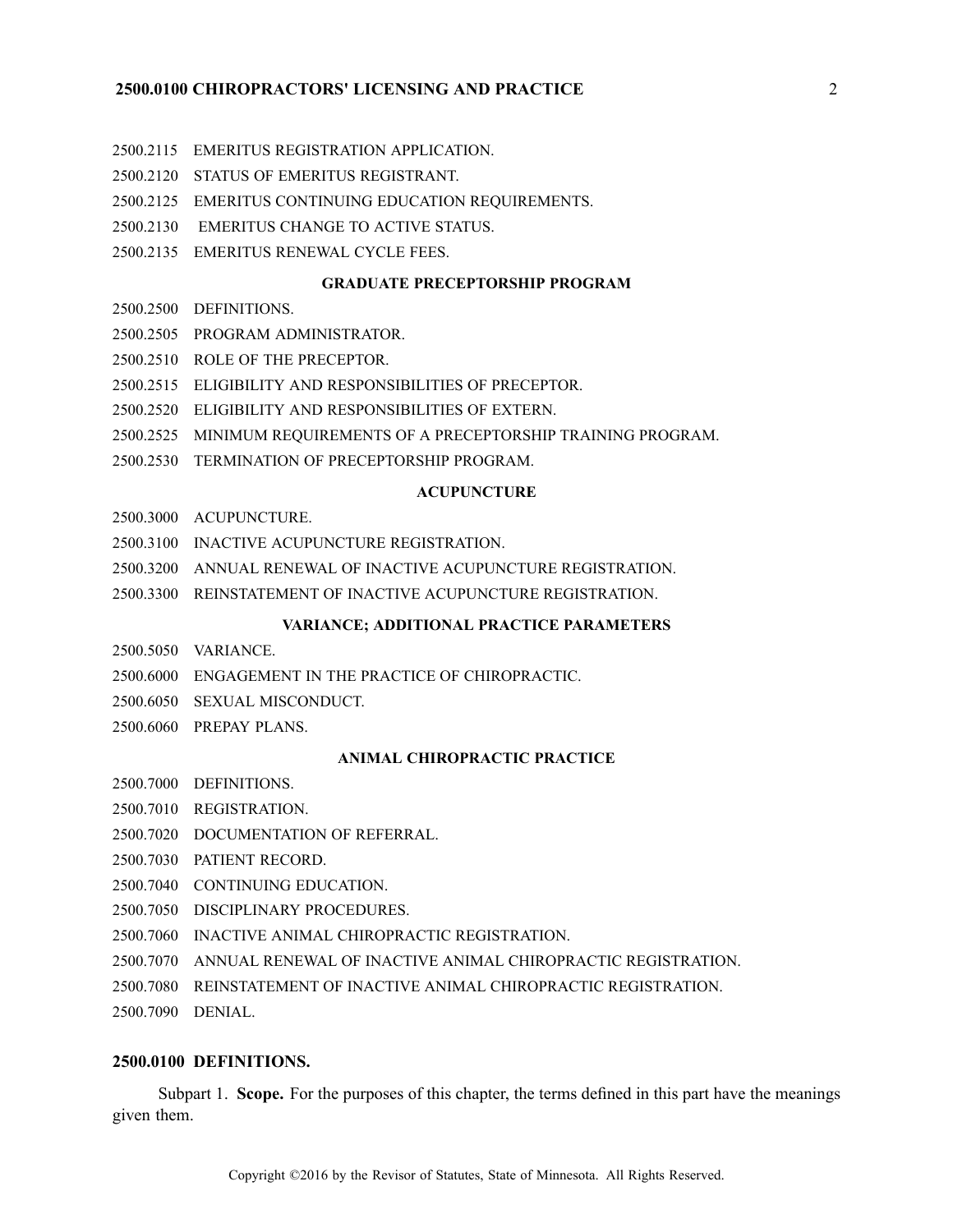Subp. 2. **Accredited school.** "Accredited school" means <sup>a</sup> school of chiropractic which has been approved by the Council on Chiropractic Education or fully accredited by an agency approved by the United States Office of Education or its successor as of January 1, 1988.

Subp. 3. [Repealed, L 2014 <sup>c</sup> 291 art 4 <sup>s</sup> 59]

Subp. 3a. MR 1997 [Obsolete, MS <sup>s</sup> 14.47, subd. 6, paragraph (b)]

Subp. 3b. **Board.** "Board" means the Minnesota Board of Chiropractic Examiners.

Subp. 4. **Certification of good standing.** "Certification of good standing" means the issuance of an official notice from another state certifying the licensee has no pending or final disciplinary action.

Subp. 4a. **Continuing education unit.** "Continuing education unit" means one 50-minute session that qualifies under par<sup>t</sup> 2500.1500 or 2500.1550 as an approved program.

Subp. 4b. [Repealed, L 2014 <sup>c</sup> 291 art 4 <sup>s</sup> 59]

Subp. 5. **Direct patient care.** "Direct patient care" means primary chiropractic care given to an individual who has sought such care from <sup>a</sup> doctor of chiropractic.

Subp. 5a. [Renumbered subp 5b]

Subp. 5a. **Extern.** "Extern" means <sup>a</sup> graduate of <sup>a</sup> board-approved chiropractic college who does not hold <sup>a</sup> current Minnesota license, and who assists in the care of patients under the authority of the graduate preceptorship program. This definition does not apply to <sup>a</sup> person providing appropriately supervised care provided during <sup>a</sup> course of training provided by an accredited chiropractic college or care provided pursuan<sup>t</sup> to the exceptions granted in Minnesota Statutes, section 148.105, subdivision 2.

Subp. 5b. **Good standing.** "Good standing" means any license which is not the subject of current disciplinary action as identified in Minnesota Statutes, section 148.10, subdivisions 1, 3, and 4. The pendency of <sup>a</sup> complaint shall not cause <sup>a</sup> license to lose good standing unless and until the complaint results in disciplinary action under Minnesota Statutes, section 148.10 or pursuan<sup>t</sup> to <sup>a</sup> stipulation and order. A license shall be restored to good standing upon the satisfactory completion, expiration, or other agreed upon termination of all terms of <sup>a</sup> stipulation and order. An agreemen<sup>t</sup> for corrective action as described under Minnesota Statutes, section 214.103, subdivision 6, shall not cause <sup>a</sup> license to lose good standing.

Subp. 6. **Inactive license.** "Inactive license" means <sup>a</sup> restricted license that allows the licensee to maintain <sup>a</sup> license but does not allow the licensee to actively practice in Minnesota.

Subp. 7. **Independent examination.** "Independent examination" means <sup>a</sup> physical examination of <sup>a</sup> patient or <sup>a</sup> review of records by <sup>a</sup> doctor of chiropractic, for the purpose of generating <sup>a</sup> repor<sup>t</sup> or opinion to aid <sup>a</sup> reparation obligor under Minnesota Statutes, chapter 65B, in making <sup>a</sup> determination regarding the condition or further treatment of the patient.

Subp. 7a. MR 1997 [Obsolete, MS <sup>s</sup> 14.47, subd. 6, paragraph (b)]

Subp. 8. **Instructor.** "Instructor" means <sup>a</sup> full-time faculty member of an accredited school who is duly licensed in the state of Minnesota, and has attained <sup>a</sup> status of professor, associate professor, assistant professor, or instructor. An instructor does not include adjunct faculty, postgraduate faculty, or part-time faculty.

Subp. 8a. [Renumbered subp 5a]

Subp. 9. **Invasive.** "Invasive" meansinstrumental penetration of the viscera or nonsuperficial tissues of the body, specifically excluding acupuncture.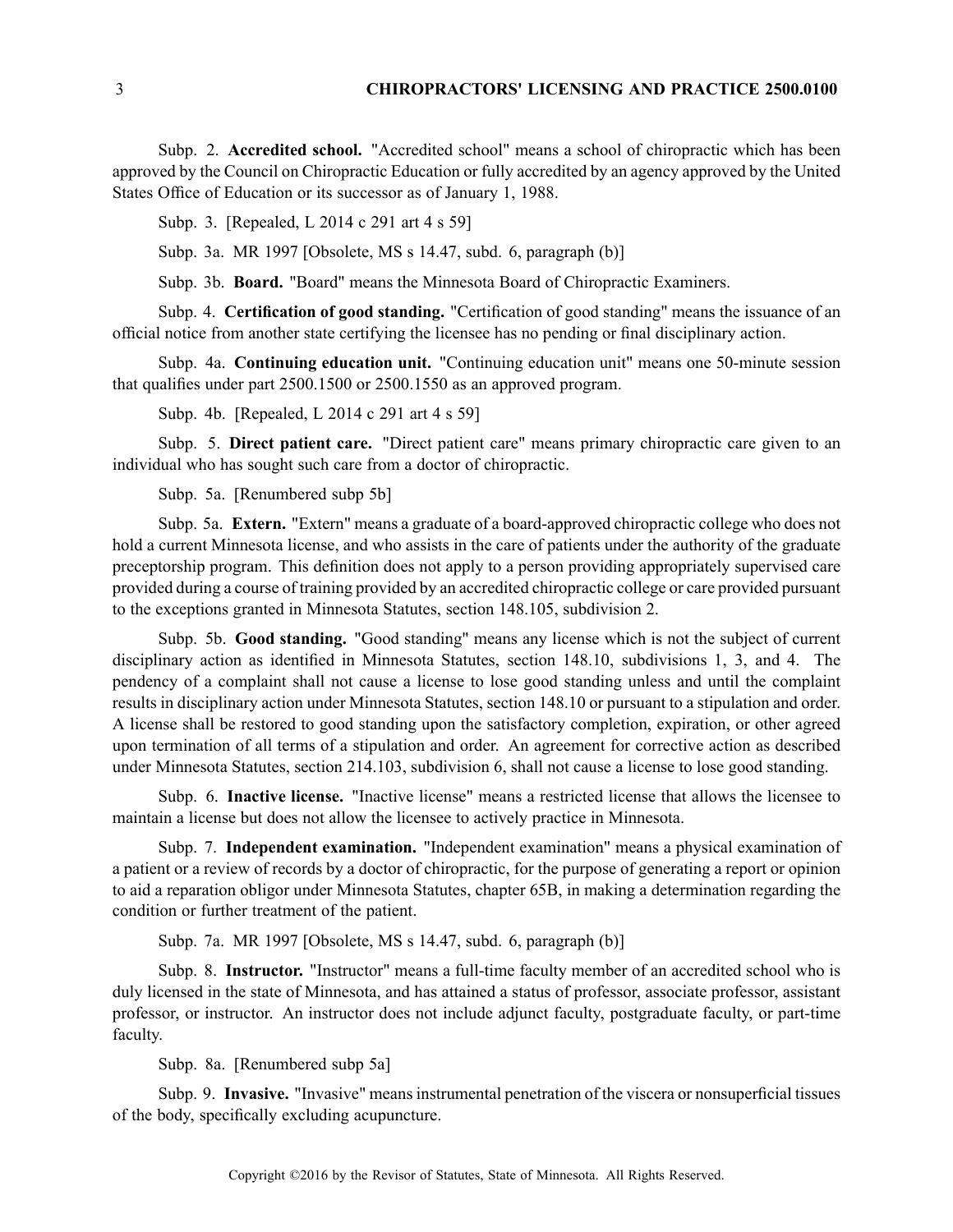# **2500.0200 CHIROPRACTORS' LICENSING AND PRACTICE** 4

Subp. 9a. **License.** "License" means <sup>a</sup> license issued by the board to practice chiropractic including an original license or renewal license.

Subp. 9b. [Repealed, L 2014 <sup>c</sup> 291 art 4 <sup>s</sup> 59]

Subp. 9c. **Private practice.** "Private practice" means <sup>a</sup> privately owned chiropractic business held individually or by incorporation operating without the interest of any hospital, teaching facility, or insurance company.

Subp. 10. **Qualified staff.** "Qualified staff" means <sup>a</sup> person who has specific training in an area of rehabilitative therapy and who will administer rehabilitative therapies to <sup>a</sup> patient.

Subp. 11. **Rehabilitative therapy.** "Rehabilitative therapy" means therapy that restores an ill or injured patient to the maximum functional improvement by employing within the practice of chiropractic those methods, procedures, modalities, devices, and measures which include mobilization; thermotherapy; cryotherapy; hydrotherapy; exercise therapies; nutritional therapy; meridian therapy; vibratory therapy; traction; stretching; bracing and supports; trigger point therapy; massage and the use of forces associated with low voltage myostimulation, high voltage myostimulation, ultraviolet light, diathermy, and ultrasound; and counseling on dietary regimen, sanitary measures, occupational health, lifestyle factors, posture, rest, work, and recreational activities that may enhance or complement the chiropractic adjustment.

Subp. 12. **Voluntarily retired license.** "Voluntarily retired license" means <sup>a</sup> license which has been voluntarily surrendered by <sup>a</sup> chiropractor. It relinquishes all rights to practice chiropractic in Minnesota.

**Statutory Authority:** *MS <sup>s</sup> 14.23; 14.47; 148.08; 214.12*

**History:** 15 SR 1407; 15 SR 2265; 15 SR 2595; 17 SR 1711; 18 SR 1222; 19 SR 734; 20 SR 1245; *25 SR 779; 25 SR 1717; 25 SR 1863; 27 SR 1102; L 2014 <sup>c</sup> 291 art 4 <sup>s</sup> 59*

**Published Electronically:** *July 14, 2014*

#### **ADVERTISING**

# **2500.0200 PROFESSIONAL STANDARDS FOR ADVERTISING.**

Subpart 1. **Individual advertising.** All advertisements, of any nature whatsoever, including office designation and business displays, must bear the name of the licensee or licensees. All advertisements which solicit patronage without disclosing the name or names of the practitioner or practitioners to the reader so that the public may know who is soliciting their patronage are wrongful.

Subp. 2. **Institutional advertising.** It is to be noted that so-called institutional advertisements which bring to the attention of the public the qualifications of chiropractors, generally, and the benefits to be derived from chiropractic, which are sponsored by chiropractic groups or societies, and do not solicit patronage for any particular practitioner or group of practitioners are not within the purview of this prohibition.

Subp. 3. **Testimonial advertising.** The use of testimonials, whether single or in groups; summaries of types of treatment; or examples of treatment as used in the advertiser's office carry with them an implication that the conditions described in the advertisement have been or will be helped by the practitioner. Therefore, before an advertisement is produced, distributed, or displayed, <sup>a</sup> practitioner who requests from <sup>a</sup> patient <sup>a</sup> testimonial to the treatments or modalities used by the practitioner must obtain written consent and have <sup>a</sup> signed release form from the patient to be kept in the patient's file.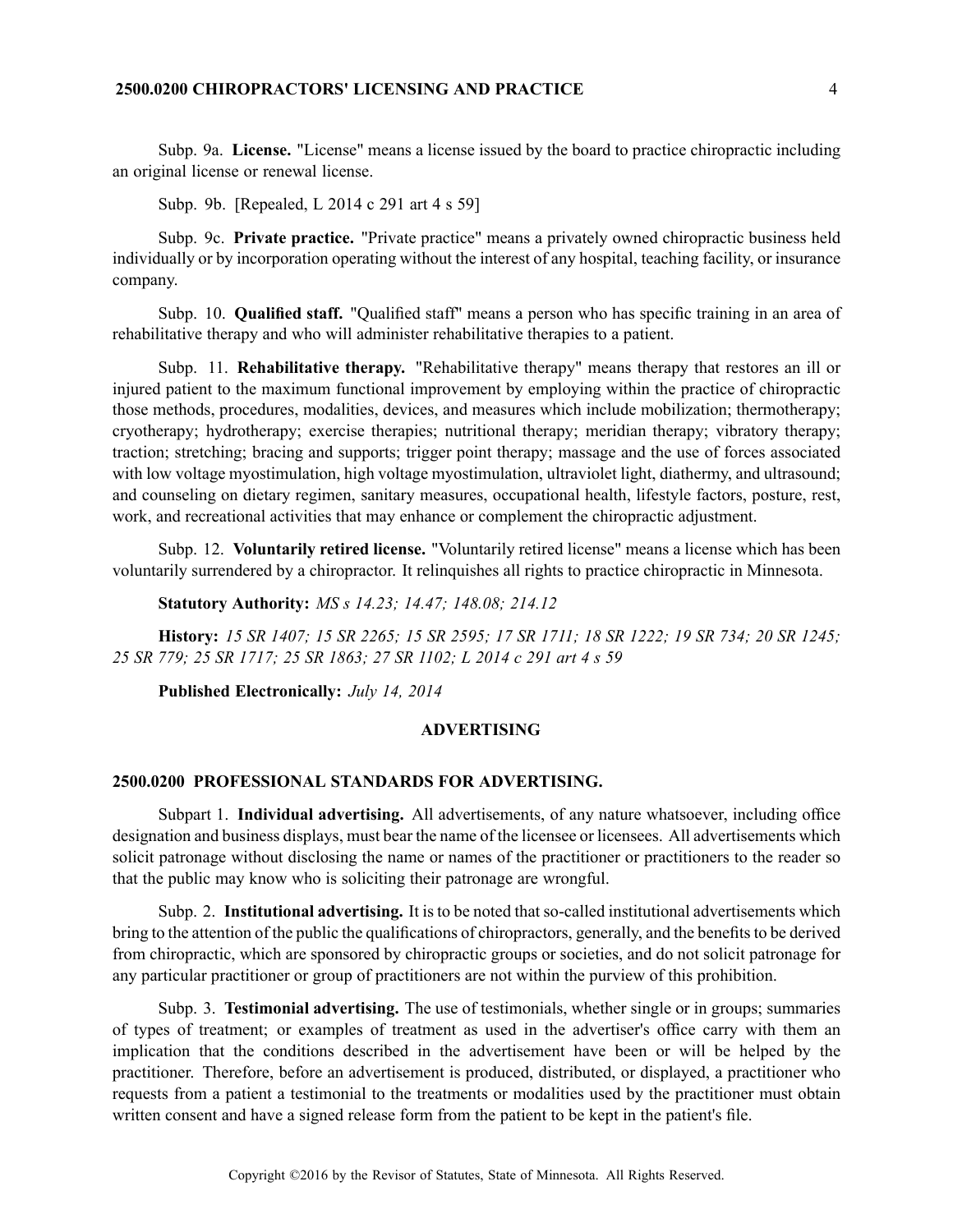The patient has the right to review the advertisements that use the patient's statements, likenesses, or case summaries before the advertisements are released for production, distribution, or displaying.

Statements made by patients that are untruthful, improbable, misleading, or impossible may not be used even if the patient made the statements.

**Statutory Authority:** *MS <sup>s</sup> 148.05; 148.08; 148.10* **History:** *17 SR 1279; 17 SR 1711; 21 SR 196* **Published Electronically:** *August 24, 2011*

# **2500.0300 EMERGENCY ANSWERING EXCHANGE.**

It is to be noted that membership in any answering exchange or other emergency service which is open to all members of the profession admitted to practice in this state on an equal basis, selects responding members on <sup>a</sup> rotating basis, and is designed as <sup>a</sup> public service rather than for the individual gain of any chiropractor, directly or indirectly, is permissible.

**Statutory Authority:** *MS <sup>s</sup> 148.05; 148.10* **Published Electronically:** *August 24, 2011*

#### **2500.0400 PROHIBITED ADVERTISEMENTS.**

The terms "cure" or "guarantee to cure" or similar terms in advertisements are fraudulent and misleading to the general public.

The advertising by any means of chiropractic practice or treatment or advice in which untruthful, improbable, misleading, or impossible statements are made is prohibited.

**Statutory Authority:** *MS <sup>s</sup> 148.05; 148.08; 148.10* **History:** *17 SR 1711; 25 SR 1862* **Published Electronically:** *August 24, 2011*

**2500.0500** [Repealed, L 2007 <sup>c</sup> 123 <sup>s</sup> 137]

**Published Electronically:** *August 24, 2011*

# **2500.0510 ADVERTISING.**

All advertising must use the word "chiropractor" or "chiropractic" in the name of the clinic or incorporate it into the body of the advertisement as follows:

A. all written advertisements must make the chiropractic reference in <sup>a</sup> print size or emphasis equal to the average print size or emphasis utilized in the rest of the advertisement; and

B. all verbal advertisements must make the chiropractic reference in <sup>a</sup> form as audible as the rest of the advertisement.

**Statutory Authority:** *MS <sup>s</sup> 148.08* **History:** *19 SR 734*

**Published Electronically:** *August 24, 2011*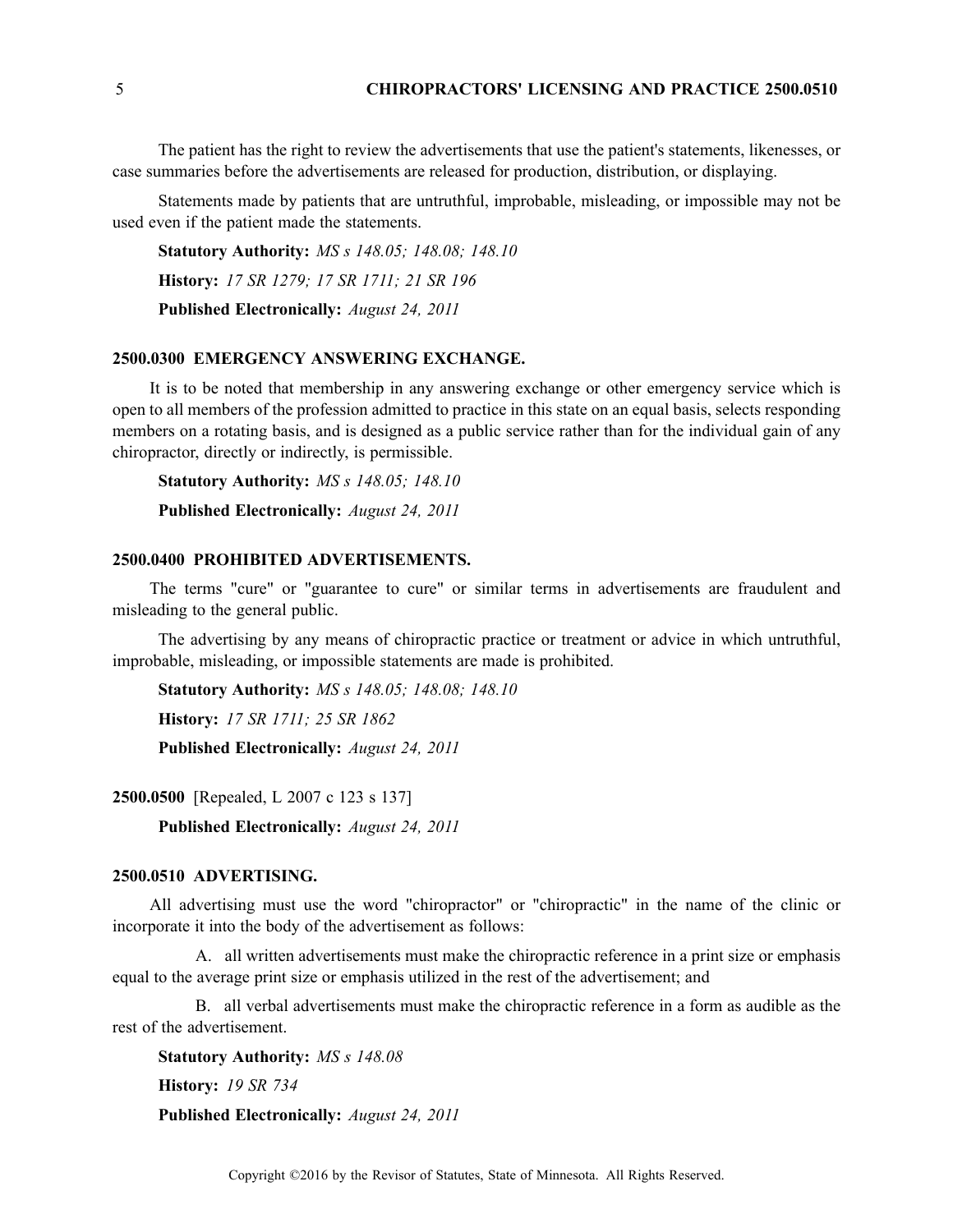# **2500.0710 CHIROPRACTORS' LICENSING AND PRACTICE** 6

#### **2500.0550 PROFESSIONAL DESIGNATIONS.**

A licensee must in all forms of professional reference include one or more of the following designations: doctor of chiropractic, D.C., chiropractor, or any other title or letters that leads the public to believe that the person who uses the title or letters is engaged in the practice of chiropractic. The designation shall be in an emphasis, whether written or verbal, equal to the emphasis of the written or verbal material which contains the designation.

**Statutory Authority:** *MS <sup>s</sup> 148.08*

**History:** *19 SR 2139*

**Published Electronically:** *August 24, 2011*

### **2500.0600 BOARD CERTIFICATION ADVERTISING.**

A licensee who represents in any advertisement the possession of any credential, certification, or registration shall identify the board, agency, or other body which issued the additional credential, certification, or registration.

**Statutory Authority:** *MS <sup>s</sup> 148.08*

**History:** *20 SR 1245*

**Published Electronically:** *August 24, 2011*

#### **LICENSING AND CONTINUING EDUCATION**

#### **2500.0700 EXAMINATION ADMINISTRATION.**

The board may solicit the help of Minnesota licensed chiropractors for the purpose of:

- A. examination development;
- B. examination administration; and
- C. postexamination audit.

Each chiropractor must be in good standing with the board and must have been licensed in Minnesota three years before helping with any portion of the examination.

Other than board members, no chiropractor may participate in more than one portion of the examination process described in items A to C for any single administration of the examination.

**Statutory Authority:** *MS <sup>s</sup> 148.08*

**History:** *15 SR 2734; 19 SR 734; 25 SR 1862*

**Published Electronically:** *August 24, 2011*

### **2500.0710 CONTINUING EDUCATION UNITS FOR EXAMINERS.**

Minnesota licensed chiropractors will receive up to nine units of credit for continuing education for participation in the development of an examination, the administration of an examination, or the postexamination audit when the units are verified in writing by the chief examiner or other designee of the board. Units must be calculated according to par<sup>t</sup> 2500.0100, subpart 4a. No chiropractor may receive more than 18 units per calendar year.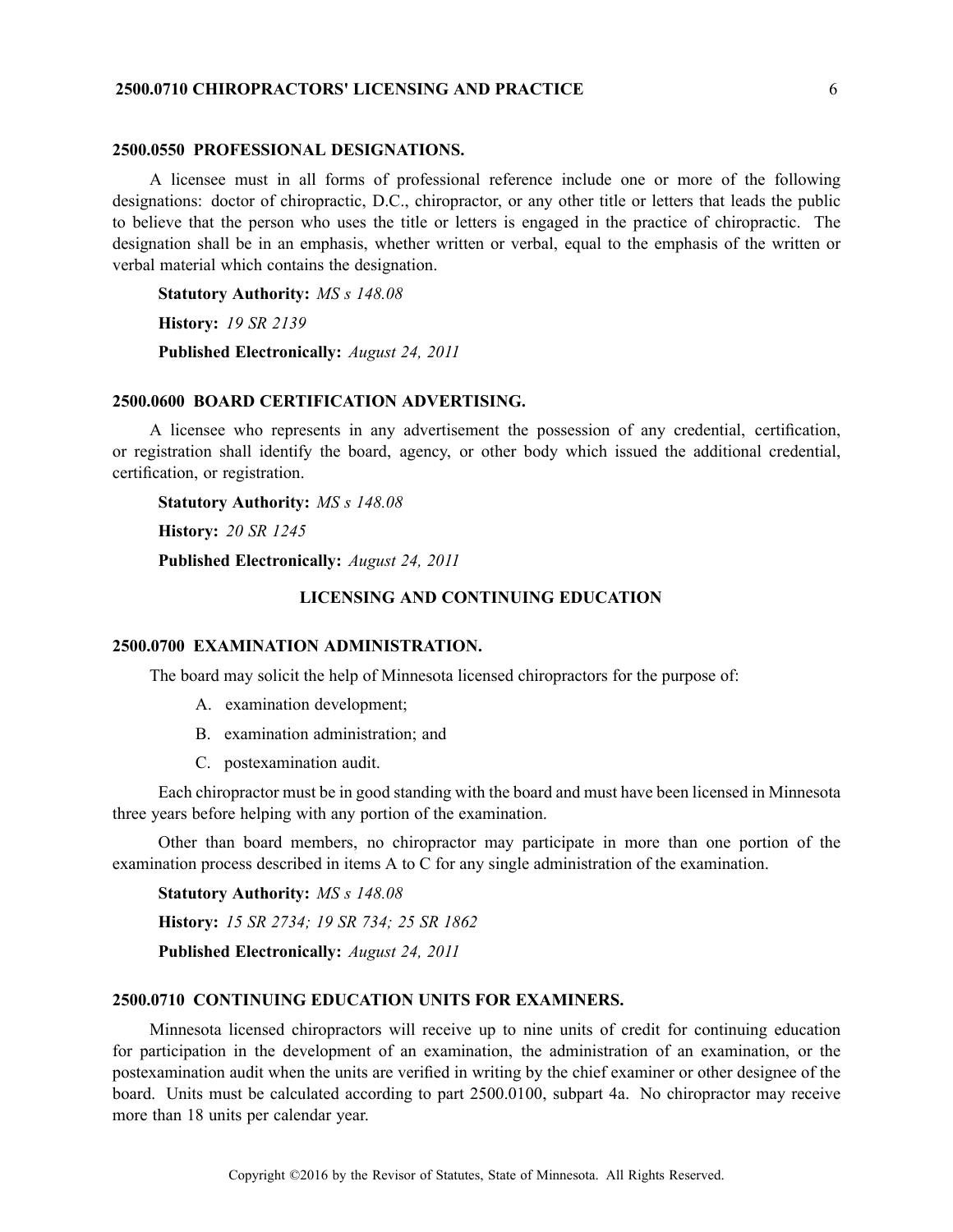**Statutory Authority:** *MS <sup>s</sup> 14.23; 148.08* **History:** *15 SR 2734; 25 SR 1862; 27 SR 1102; 30 SR 393* **Published Electronically:** *August 24, 2011*

# **2500.0720 APPLICATION AND LICENSURE PREREQUISITES.**

A. Subject to parts 2500.0700 to 2500.1000 and Minnesota Statutes, section 148.06, evidence of qualification for licensure, which must include passing the National Board of Chiropractic Examiners' tests: Part I, Part II, the Written Clinical Competency Examination, and the Physiotherapy Examination, or other approved licensing examination, must be received by the board before an applicant may sit for the examination. With the exception of those examinations, an applicant may not take examinations approved by the board more than six months before the applicant's expected date of graduation from an approved college of chiropractic.

B. No applicant is eligible for licensure until:

(1) the prerequisites in item A have been completed;

(2) the applicant has successfully completed the National Board of Chiropractic Examiners Part IV Practical or other approved examination; and

(3) the applicant has successfully completed all prerequisites, according to Minnesota Statutes, section 148.06, subdivision 1, clause (c), and taken the board's jurisprudence/ethics examination.

**Statutory Authority:** *MS <sup>s</sup> 148.08*

**History:** *15 SR 2734; 25 SR 1862*

**Published Electronically:** *August 24, 2011*

**2500.0730** [Repealed, 25 SR 1862]

**Published Electronically:** *August 24, 2011*

**2500.0740** [Repealed, 25 SR 1862]

**Published Electronically:** *August 24, 2011*

#### **2500.0750 RETAKING EXAMINATION.**

Applicants who fail the jurisprudence/ethics examination may retake this examination.

If within one year from submission of the original application fee the applicant fails to successfully complete all requirements for licensure, the applicant must resubmit an application, pay the required application fee, and retake the jurisprudence/ethics examination.

**Statutory Authority:** *MS <sup>s</sup> 148.08*

**History:** *15 SR 2734; 19 SR 734; 25 SR 1862*

**Published Electronically:** *August 24, 2011*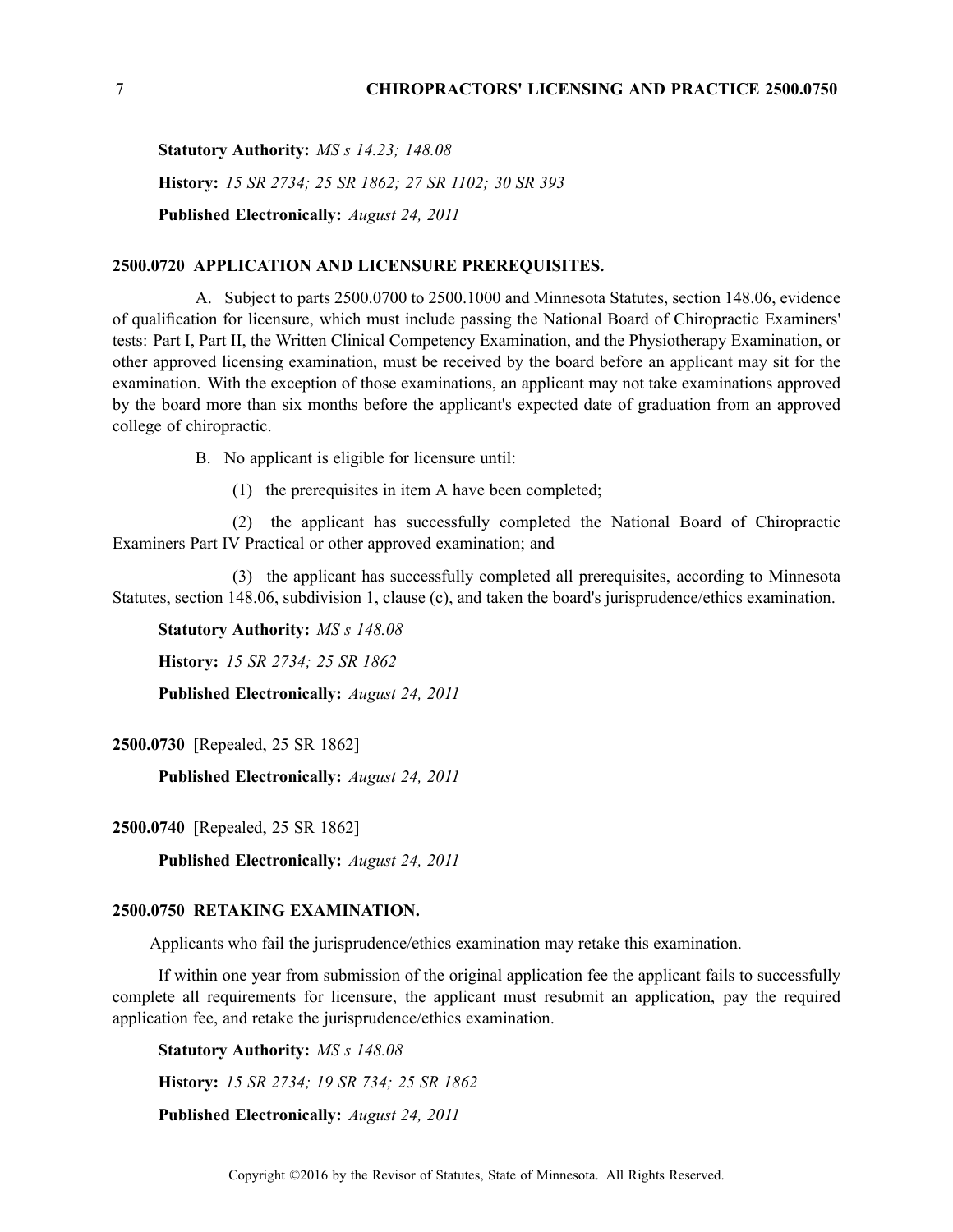#### **2500.0800 APPROVAL OF EXAMINATION FROM ANOTHER STATE OR JURISDICTION.**

A practitioner who can demonstrate <sup>a</sup> cumulative active practice record in another state or jurisdiction for at least five years prior to this application may reques<sup>t</sup> that the examination resulting in the practitioner's licensure in that state or jurisdiction be approved for Minnesota licensure. The board shall consider requests according to the requirements in items A to M.

A. The applicant must submit the required license application and all appropriate fees established in par<sup>t</sup> 2500.1000.

B. The applicant must be actively licensed in the other state or jurisdiction at the time of application.

C. The applicant must not be the subject of current disciplinary action in the other state or jurisdiction.

D. The applicant must not have been found guilty of any actions which could have resulted in discipline pursuan<sup>t</sup> to Minnesota Statutes, section 148.10, at any time within the five years immediately preceding the application.

E. The applicant must remain in good standing in the other state or jurisdiction until the applicant is licensed in Minnesota.

F. The applicant must have all other states or jurisdictions in which the applicant has held <sup>a</sup> license to practice supply letters of good standing as par<sup>t</sup> of the application.

G. The applicant must have all other states or jurisdictions in which the applicant has held <sup>a</sup> license to practice forward any and all available information pertaining to the examination taken by the applicant which resulted in licensure in the other state or jurisdiction.

H. If the licensing examination of the other state or jurisdiction is inadequate to meet the requirements of the Minnesota board, or if after initial licensure the applicant has failed <sup>a</sup> licensing examination administered by any chiropractic licensing board, the applicant may be required to take other exams, including the National Board of Chiropractic Examiners Practical Examination or the National Board of Chiropractic Examiners Special Purposes Examination in Chiropractic.

I. The applicant must be current with continuing education requirements of the state or jurisdiction in which the applicant currently resides.

to  $(3)$ .

J. The applicant must submit an affidavit that contains the statements described in subitems (1)

(1) The applicant is not the subject of any current complaints or investigations in any other state or jurisdiction in which the applicant has held <sup>a</sup> license to practice. Alternatively, if the applicant is the subject of <sup>a</sup> complaint against the applicant's license in any other state or jurisdiction in which the applicant has held <sup>a</sup> license to practice, the applicant must provide all details regarding the complaint. The board may withhold approval on an application until it has completed its review of any such complaint.

(2) The applicant has not been subject to disciplinary action in any other state or jurisdiction. If the applicant has been subject to disciplinary action that precedes the application by <sup>a</sup> period of five years or more, the applicant must attach <sup>a</sup> copy of the order to the application.

(3) The applicant must demonstrate an active practice record of 24 months during the 30-month period immediately preceding the application.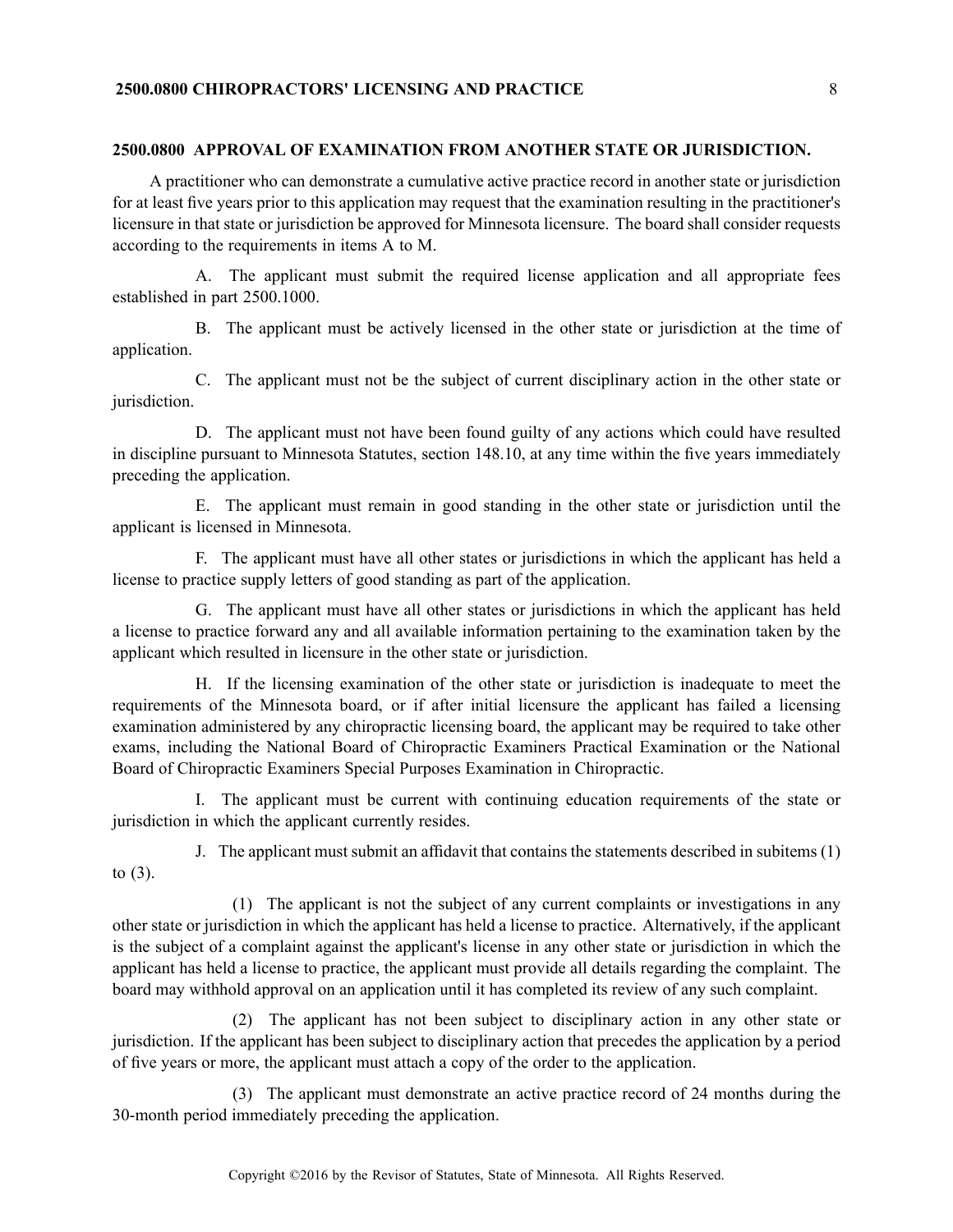### 9 **CHIROPRACTORS' LICENSING AND PRACTICE 2500.1105**

K. If disciplinary action described in item J exists, the applicant must, prior to licensure, cooperate with any necessary investigation or inquiry initiated by the board, according to Minnesota Statutes, section 148.104.

L. The board may assess reasonable costs of the investigation or inquiry, which must be remitted prior to the granting of <sup>a</sup> license.

M. An applicant whose application is denied may, within 30 days of receipt of the denial, reques<sup>t</sup> <sup>a</sup> contested case hearing. In accordance with Minnesota Statutes, section 148.06, subdivision 1, the burden of proof is on the applicant to demonstrate eligibility for licensure. An applicant whose application is denied under this item may not reapply for <sup>a</sup> period of one year from the date of the denial.

**Statutory Authority:** *MS <sup>s</sup> 14.23; 148.08* **History:** *25 SR 1718; 28 SR 907; 30 SR 394* **Published Electronically:** *August 24, 2011*

#### **2500.1000 LICENSE APPLICATION FEE.**

Applications for examination and licensure must be accompanied by <sup>a</sup> fee of \$250.

**Statutory Authority:** *MS <sup>s</sup> 16A.128; 148.05; 148.06; 148.07; 148.08; 214.06* **History:** *11 SR 134; 18 SR 1412; 25 SR 1862* **Published Electronically:** *August 24, 2011*

#### **2500.1100 INDIVIDUAL ANNUAL LICENSE RENEWAL.**

Subpart 1. **Renewal notice.** Thirty or more days before January 1 each year, the State Board of Chiropractic Examiners, hereafter board, shall mail to the last address on file with the board <sup>a</sup> license renewal fee notice to each person, hereafter licensee, licensed to practice chiropractic within this state.

Subp. 2. **Renewal fees.** The license of each licensee shall expire at midnight on December 31 each year. Subject to the terms of par<sup>t</sup> 2500.1200, the board shall renew the license upon receipt from the licensee of <sup>a</sup> license renewal fee of \$200, plus any applicable penalty fee in subpart 3. Each licensee shall submit the license renewal fee and all required renewal materials, postmarked no later than December 31 in the year of license expiration, for renewal in the following calendar year.

Subp. 3. **Penalty fees.** A licensee shall submit to the board, in addition to the license renewal fee, <sup>a</sup> penalty fee of \$150 per month for each month or portion of <sup>a</sup> month for which the license renewal fee is in arrears, or for which the licensee is unable to provide documentation of continuing education compliance. In no event shall the penalty exceed \$900.

**Statutory Authority:** *MS <sup>s</sup> 14.23; 16A.128; 148.05; 148.06; 148.07; 148.08; 214.06* **History:** *11 SR 134; 15 SR 584; 17 SR 1711; 18 SR 1412; 21 SR 196; 27 SR 1102* **Published Electronically:** *August 24, 2011*

# **2500.1105 CHANGE OF NAME OR ADDRESS.**

Subpart 1. **Name change.** A licensee who has changed names must notify the board in writing within 30 days of the change. The name change will be reflected on the next license or registration certificate issued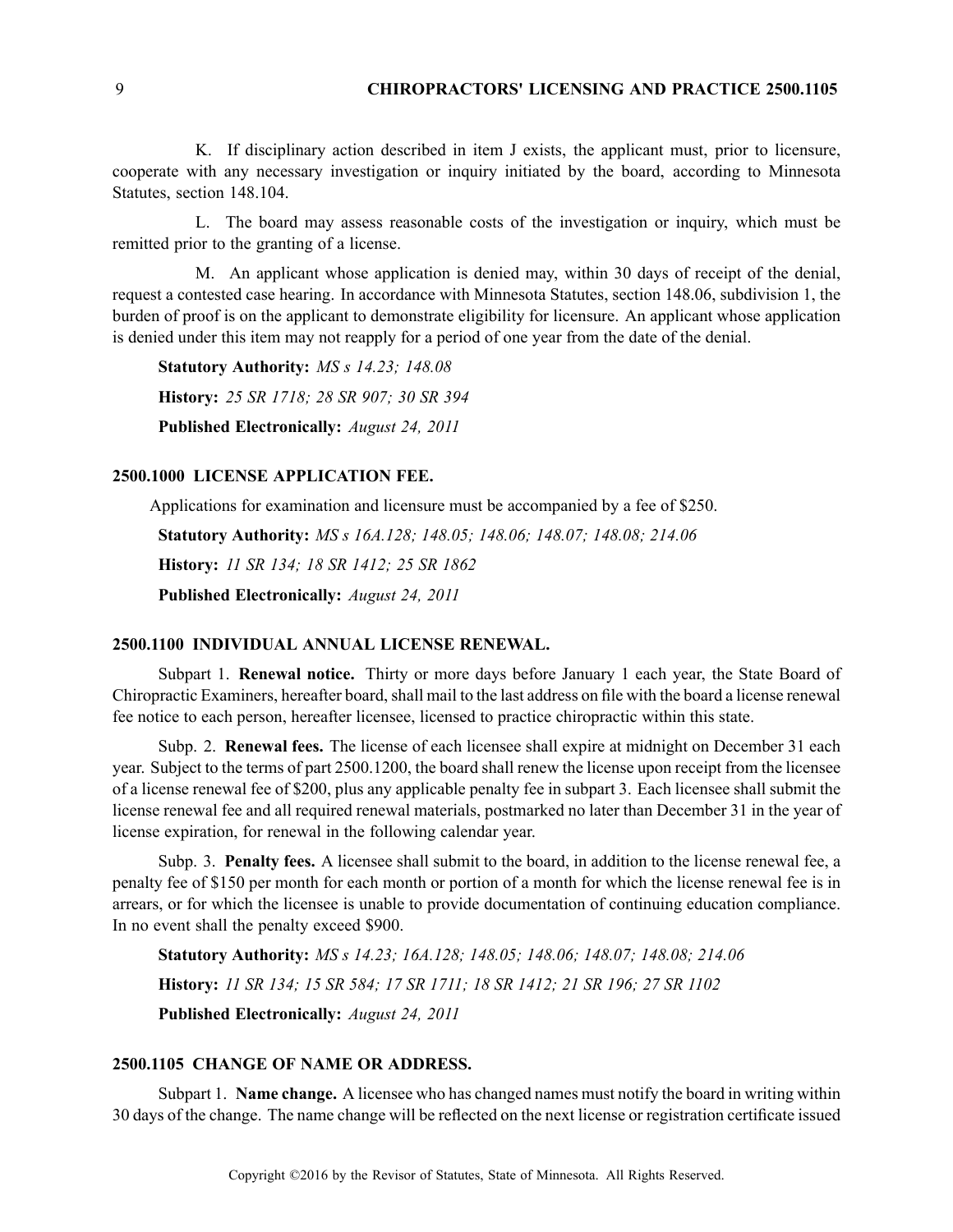# **2500.1110 CHIROPRACTORS' LICENSING AND PRACTICE** 10

to the licensee. If the licensee wishes to immediately receive <sup>a</sup> certificate as changed, the licensee must pay the fee in par<sup>t</sup> 2500.1150, item E.

Subp. 2. **Address change.** A licensee who has changed addresses must notify the board in writing within 30 days of the change. The address change will be reflected on the next license or registration certificate issued to the licensee. If the licensee wishes to immediately receive <sup>a</sup> certificate as changed, the licensee must pay the fee in par<sup>t</sup> 2500.1150, item E.

**Statutory Authority:** *MS <sup>s</sup> 148.08*

**History:** *17 SR 1711*

**Published Electronically:** *August 24, 2011*

# **2500.1110 LICENSE TERMINATION PROCEDURE.**

Subpart 1. **For failure to renew license.** A license expires if it is not renewed by midnight of December 31 of any calendar year for any of the following reasons:

- A. failure to pay required fees;
- B. failure to submit <sup>a</sup> completed application; or
- C. failure to complete all continuing education requirements.

An expired license is not considered <sup>a</sup> disciplined license solely as <sup>a</sup> result of the expiration.

An expired license which continues to remain expired as a result of item A, B, or C must be terminated according to this part. A terminated license is not considered <sup>a</sup> disciplined license solely as <sup>a</sup> result of the termination.

Subp. 2. **Notice.** Within 30 days of <sup>a</sup> licensee's failure to comply with any provisions of subpart 1, the board shall send <sup>a</sup> notice to the licensee at the address on file with the board. The notice must state one or more of the following:

A. the licensee has failed to make application for renewal;

B. the amount of renewal and late fees;

C. the licensee has failed to comply with the continuing education requirements in subpart 1 or par<sup>t</sup> 2500.1200;

D. the licensee may voluntarily retire the license by notifying the board or that the licensee may apply for an inactive license; and

E. failure to respond to the notice by the date specified, which date must be at least 33 days after the notice is sent out by the board, either by submitting the renewal application and applicable fees, or the information required verifying continuing education units, or by notifying the board that the licensee has voluntarily retired the licensee's license shall result in termination of the license to practice chiropractic in Minnesota.

Subp. 3. **Date of termination.** If the application for renewal, including required information verifying continuing education, annual fees, late fees, or notice of voluntary retirement is not received by the board by the date specified in the notice, the license must be terminated. The termination is not considered <sup>a</sup> disciplinary action against the licensee.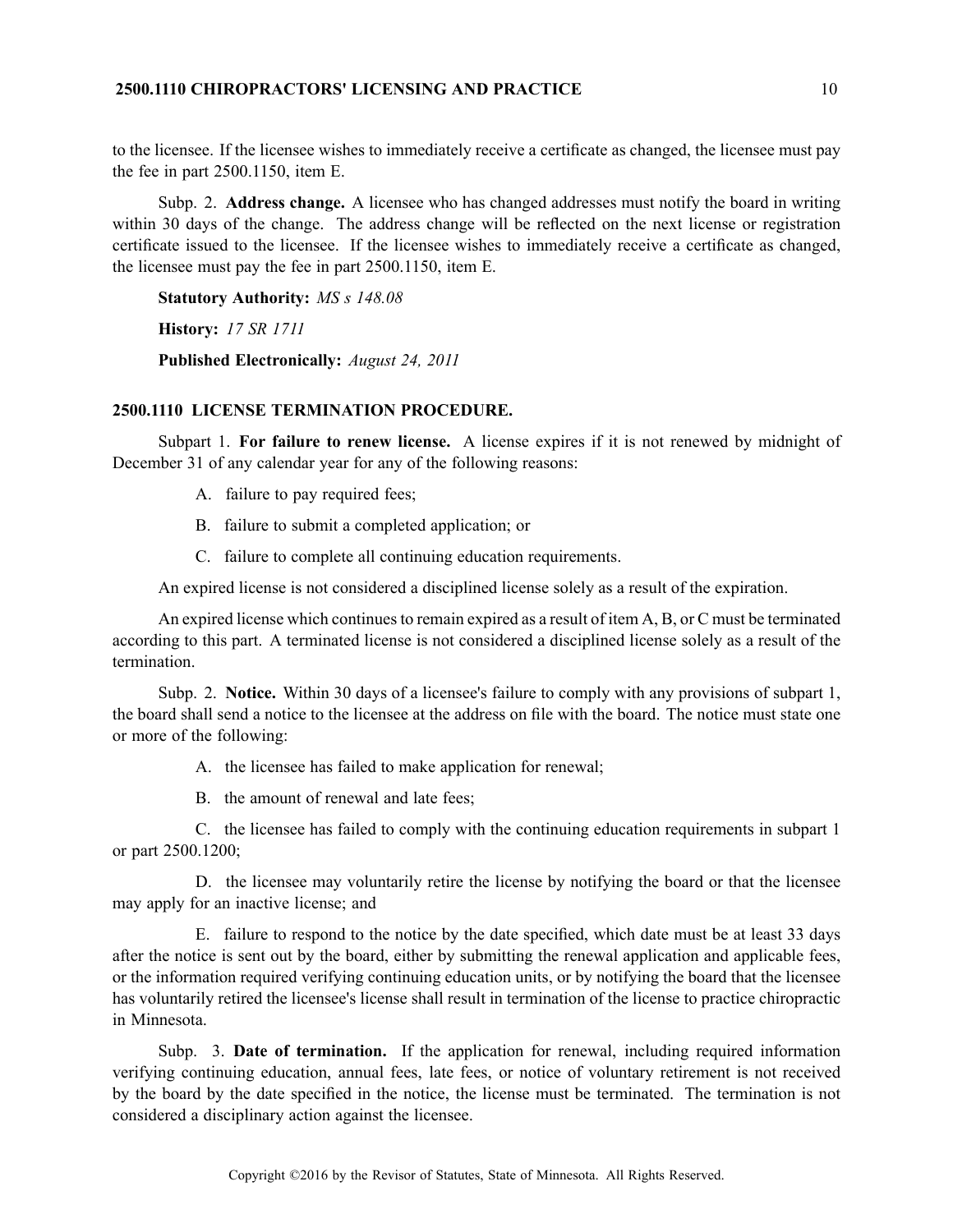Subp. 4. **Deferment of continuing education deadline.** If <sup>a</sup> deferment of continuing education has been granted according to par<sup>t</sup> 2500.2000, the license expires at the end of the extension unless the licensee submits evidence of having accumulated the required units of continuing education. Any continuing education units accumulated during the extension period do not count toward the meeting of requirements of the next year's renewal requirements.

Subp. 5. [Repealed, 27 SR 1102]

**Statutory Authority:** *MS <sup>s</sup> 14.23; 148.08*

**History:** *15 SR 2265; 21 SR 196; 25 SR 1207; 27 SR 1102*

**Published Electronically:** *August 24, 2011*

#### **2500.1150 FEES.**

The fees charged by the board are fixed at the following rates:

A. peer review fee to be paid by <sup>a</sup> requesting doctor or by <sup>a</sup> requesting insurance company,

# \$100;

- B. licensing examination regrade fee, \$30;
- C. copy of <sup>a</sup> board order or stipulation fee, \$10 each;
- D. certificate of good standing or licensure verification to other states, \$10 each;
- E. duplicate of the original license or of an annual renewal, \$10;
- F. miscellaneous copying fee, 25 cents per page;
- G. independent medical examination registration fee, \$150;
- H. independent examination annual renewal fee, \$100;
- I. incorporation renewal late charge, \$5 per month;
- J. computer lists, \$100; and
- K. computer printed labels, \$150.

**Statutory Authority:** *MS <sup>s</sup> 148.08*

**History:** *15 SR 1407; 17 SR 1711; 19 SR 734; 31 SR 185*

**Published Electronically:** *August 24, 2011*

# **2500.1160 INDEPENDENT EXAMINATION REGISTRATION.**

Subpart 1. **Qualifications; proof.** Documentation establishing that <sup>a</sup> chiropractor meets the qualifications must be included with the application to register with the board as an independent examiner under Minnesota Statutes, section 148.09. A chiropractor must be licensed to practice in Minnesota and must have been in practice for the two years immediately preceding registration.

The chiropractor/instructor must presen<sup>t</sup> to the board proof of instructor status or attest to being involved in direct patient care for 50 percen<sup>t</sup> of the time spen<sup>t</sup> in practice during the two years immediately preceding the independent examination of <sup>a</sup> patient. An affidavit on <sup>a</sup> form as provided by the board must be filed with the board at the time of application to register.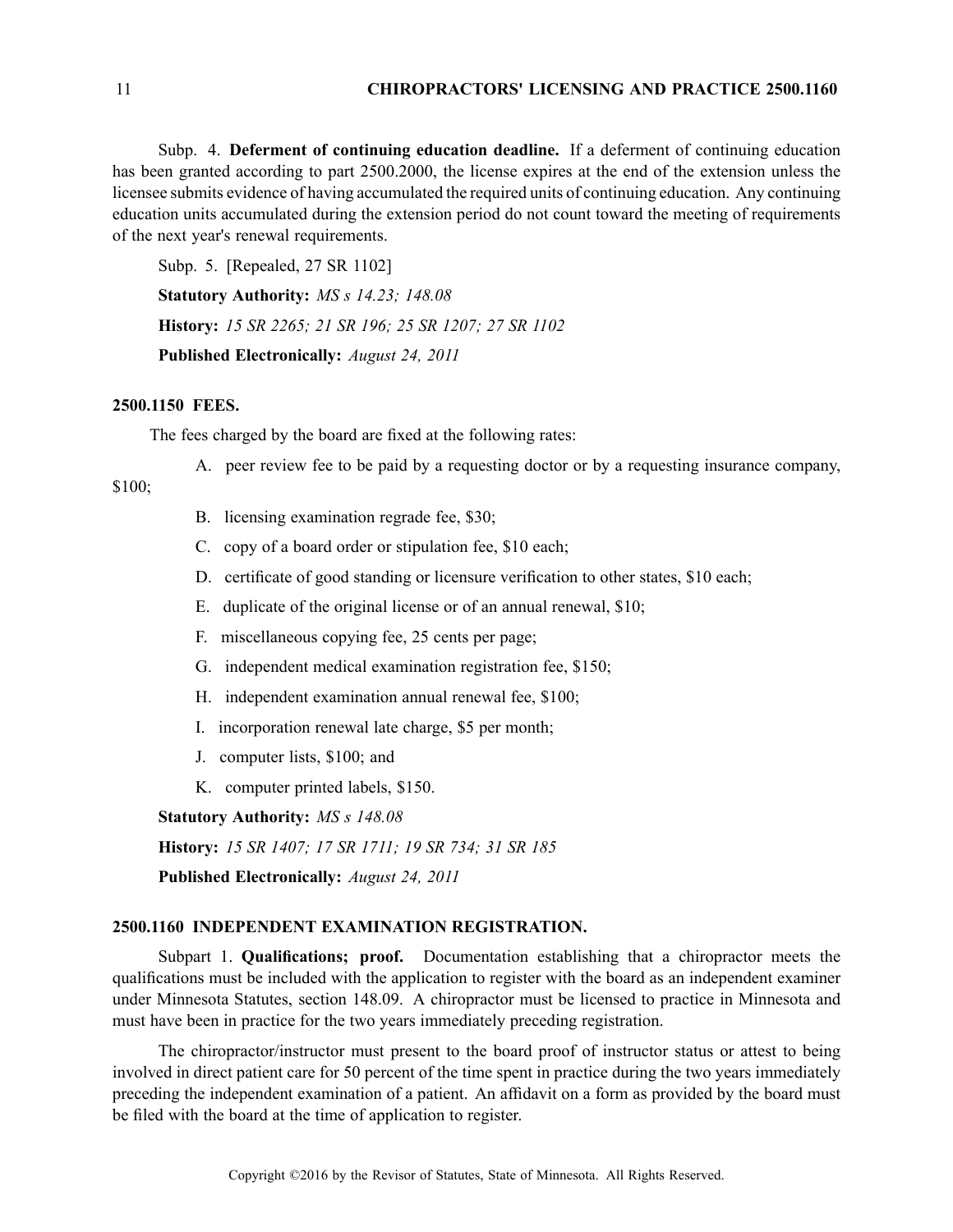# **2500.1200 CHIROPRACTORS' LICENSING AND PRACTICE** 12

Subp. 2. **Registration.** The chiropractor must apply for registration with the board not less than 30 days prior to the anticipated date of commencement of independent examinations. The chiropractor must pay <sup>a</sup> registration fee as established by the board in par<sup>t</sup> 2500.1150, item G.

Subp. 3. **Annual renewal.** An annual renewal of registration is required by March 1 of each year after initial registration with the board. The chiropractor must pay an annual renewal fee as set by the board in par<sup>t</sup> 2500.1150, item H. The chiropractor must fulfill the continuing education requirements set by the board in par<sup>t</sup> 2500.1200, in addition to other continuing education requirements set by the board, before renewal is granted.

**Statutory Authority:** *MS <sup>s</sup> 148.08*

**History:** *15 SR 2265*

**Published Electronically:** *August 24, 2011*

# **2500.1200 CONTINUING EDUCATION.**

Subpart 1. **Purpose.** The primary purpose of chiropractic continuing education is to advance the chiropractor's professional skills and knowledge.

Subp. 2. MR 1997 [Omitted in part, MS <sup>s</sup> 14.47, subd. 6, paragraph (b)]

Subp. 2. **Annual requirement.** Except as otherwise provided in this part, every person licensed to practice chiropractic in this state shall obtain <sup>a</sup> minimum of 20 continuing education units during the calendar year preceding the renewal. At least three of the continuing education units must be devoted to radiographic or advanced imaging safety, technique, or interpretation, and at least one unit must be devoted to professional boundaries in the clinical setting. Any person who is also registered to provide acupuncture services according to par<sup>t</sup> 2500.3000 must acquire, as par<sup>t</sup> of the person's annual requirement, two units in acupuncture or acupuncture-related subjects. The continuing education courses must be recognized and approved by the board or <sup>a</sup> board-approved sponsor.

Subp. 3. [Repealed, 17 SR 1711]

Subp. 4. **Schedule of required continuing education units.** Chiropractors must obtain 20 continuing education units by December 31 of each calendar year.

A chiropractor is not required to obtain any continuing education units during the calendar year in which the chiropractor is initially licensed, nor any continuing education units that are required for the renewal of <sup>a</sup> registration during the calendar year in which that registration is issued.

Subp. 5. [Repealed, 25 SR 1916]

Subp. 6. **Full-time faculty.** Full-time faculty of <sup>a</sup> chiropractic college accredited by the Council on Chiropractic Education may have up to six units of continuing education credit applied to each annual requirement. Full-time faculty shall be defined as such by the chiropractic college by which they are employed. The faculty must have been employed as full-time faculty by the college for at least eight months during the calendar year for which credit is requested. Licensees applying for this credit shall have the college submit written verification of faculty status before any credit may be applied. This credit may not be applied to the requirements for professional boundaries or radiographic/advanced imaging safety, technique, or interpretation.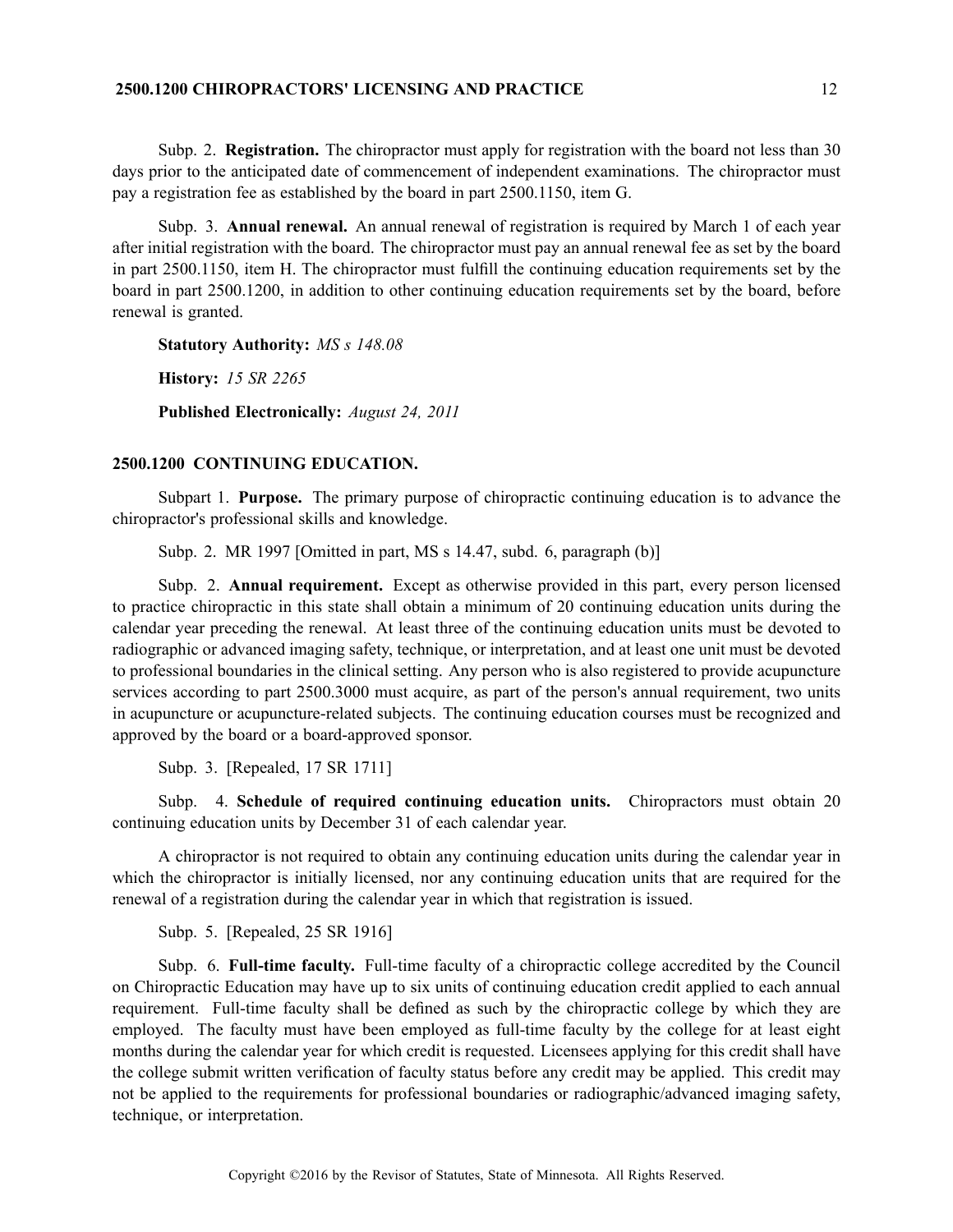**Statutory Authority:** *MS <sup>s</sup> 14.23; 14.47; 148.03; 148.05; 148.07; 148.08; 148.10; 214.06; 214.12* History: 15 SR 2265; 17 SR 1279; 17 SR 1711; 18 SR 1222; 21 SR 196; 25 SR 1916; 26 SR 31; 27 *SR 1102; 31 SR 114; 40 SR 1617*

**Published Electronically:** *June 22, 2016*

#### **2500.1250 CONTINUING EDUCATION PROGRAM APPROVAL.**

A list of all programs to be provided, including amendments or additions to said list, must be submitted by the sponsor to the board no less than 45 calendar days prior to the presentation date of the first such program. Failure to do so may result in disapproval of each program scheduled to be presented 45 days or less from the submission date.

**Statutory Authority:** *MS <sup>s</sup> 148.08* **History:** *20 SR 1245* **Published Electronically:** *August 24, 2011*

**2500.1300** [Repealed, 17 SR 1711]

**Published Electronically:** *August 24, 2011*

**2500.1400** [Repealed, 17 SR 1711]

**Published Electronically:** *August 24, 2011*

# **2500.1410 SPONSORSHIP OF EDUCATION PROGRAMS.**

The board shall register and approve organizations or individuals who wish to offer continuing education programs to individuals licensed to practice chiropractic in this state as described in items A to C.

A. The sponsor must submit an annual fee of \$500 for all programs given during the year, or <sup>a</sup> fee of \$100 for each program given during the year.

B. The sponsor must complete and submit to the board annually <sup>a</sup> registration form developed by the board which includes at least:

(1) the name, address, and telephone number of the organization;

(2) the name, address, and telephone number of the person responsible and authorized to do business with the board regarding continuing education matters;

(3) <sup>a</sup> signed statement which indicates that the sponsor of the continuing education program knows, understands, and agrees to follow all criteria for the approval of programs as listed in parts 2500.1500 and 2500.1550, and criteria for unapproved programs listed in par<sup>t</sup> 2500.1600; and

(4) <sup>a</sup> signed statement which indicates that the sponsor agrees to provide original receipts of participation to each Minnesota licensed chiropractor whose participation obligations are met indicating:

- (a) the attending chiropractor's name and address;
- (b) the attending chiropractor's Minnesota chiropractic license number;
- (c) the name of the program and the program identification number;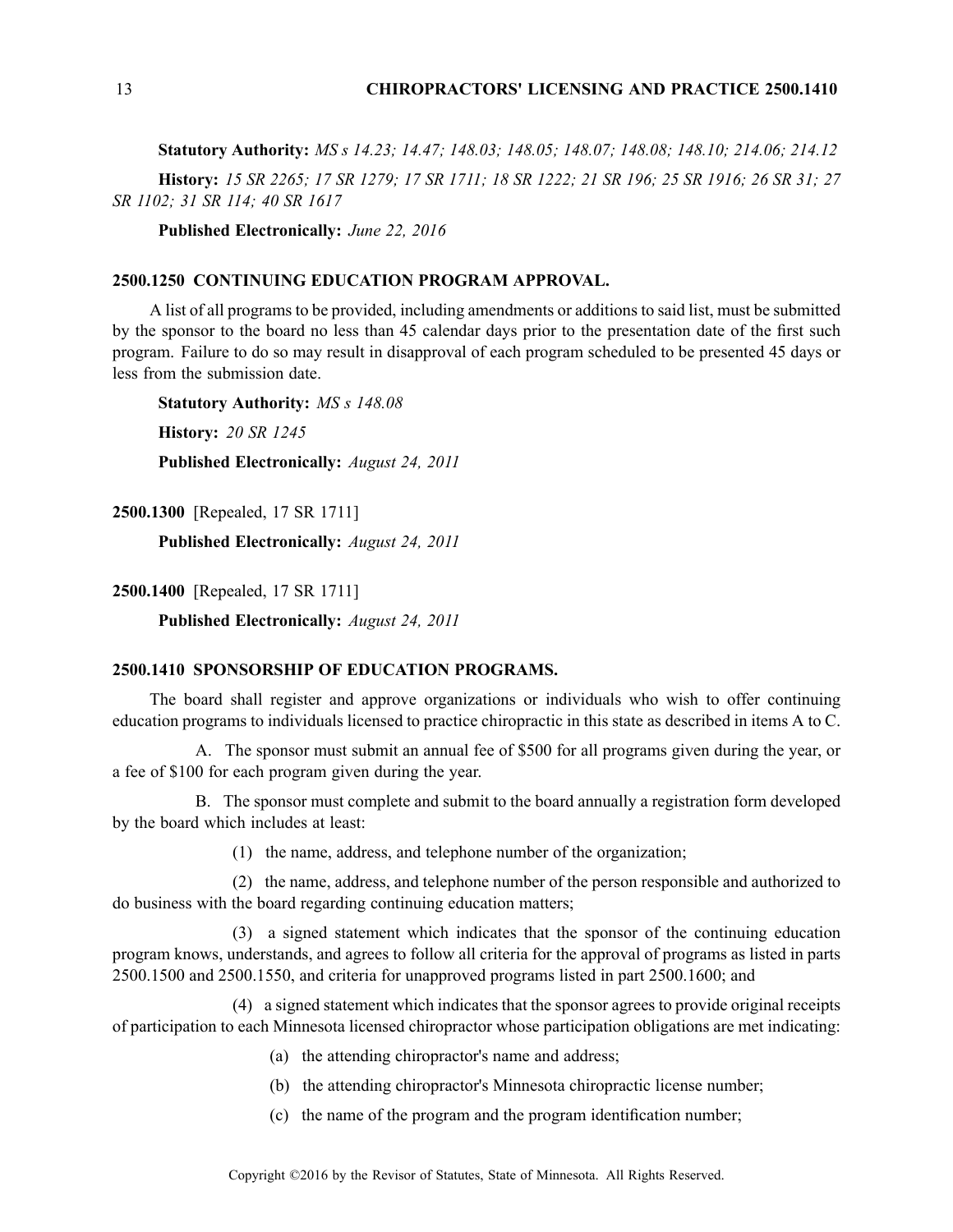- (d) the date on which the program was attended;
- (e) the number of continuing education units obtained;
- (f) the type of continuing education units obtained; and

(g) whether the units were obtained through traditional classroom participation, or whether the units were acquired through alternative formats in accordance with part 2500.1550.

C. The sponsor must sign a statement agreeing to allow any representative of the board to attend all or par<sup>t</sup> of any program that the sponsor is offering. If the representative of the board is <sup>a</sup> chiropractor licensed in Minnesota, that person must pay the full registration fee to be awarded continuing education units for attending the program.

When granting approval to individual sponsors or instructors providing continuing education programs for credit, the board must consider whether the providers or instructors are qualified by training, experience, or licensure to provide such education. The board must also deny approval to individual sponsors or instructors who are the subject of current discipline by their licensing boards, or whose licensing boards have issued any notice of contested case hearing in which the allegations, if proven, would directly reflect on the provider's qualifications to provide such programs.

Within 15 business days, the sponsor must repor<sup>t</sup> to the board any changes in an instructor's eligibility to provide continuing education programs in accordance with the requirements in item C.

**Statutory Authority:** *MS <sup>s</sup> 14.23; 148.08* **History:** *17 SR 1711; 25 SR 1863; 27 SR 1102* **Published Electronically:** *August 24, 2011*

#### **2500.1420 REPORTS TO BOARD.**

Subpart 1. **Maintenance of records by chiropractor.** The chiropractor shall affirm compliance with continuing education requirements and provide copies of such records when requested by the board. For this purpose the chiropractor shall:

A. maintain all continuing education records described in par<sup>t</sup> 2500.1410, item B, subitem (4), or 2500.1720;

B. maintain the records until requested and verified for compliance by the board, but not for <sup>a</sup> period exceeding five calendar years; and

C. provide legible copies of records to the board within 21 calendar days of the board's request.

Subp. 2. **Board notification.** The board shall notify the chiropractor:

- A. of the receipt of the submitted records; and
- B. whether the records indicate compliance or noncompliance with requirements.

If the records indicate compliance, the board shall notify the licensee that the licensee is no longer obligated to maintain such records up to and including the period of the audit.

If the records indicate noncompliance, the board shall notify the licensee of the licensee's obligation to comply with par<sup>t</sup> 2500.1800.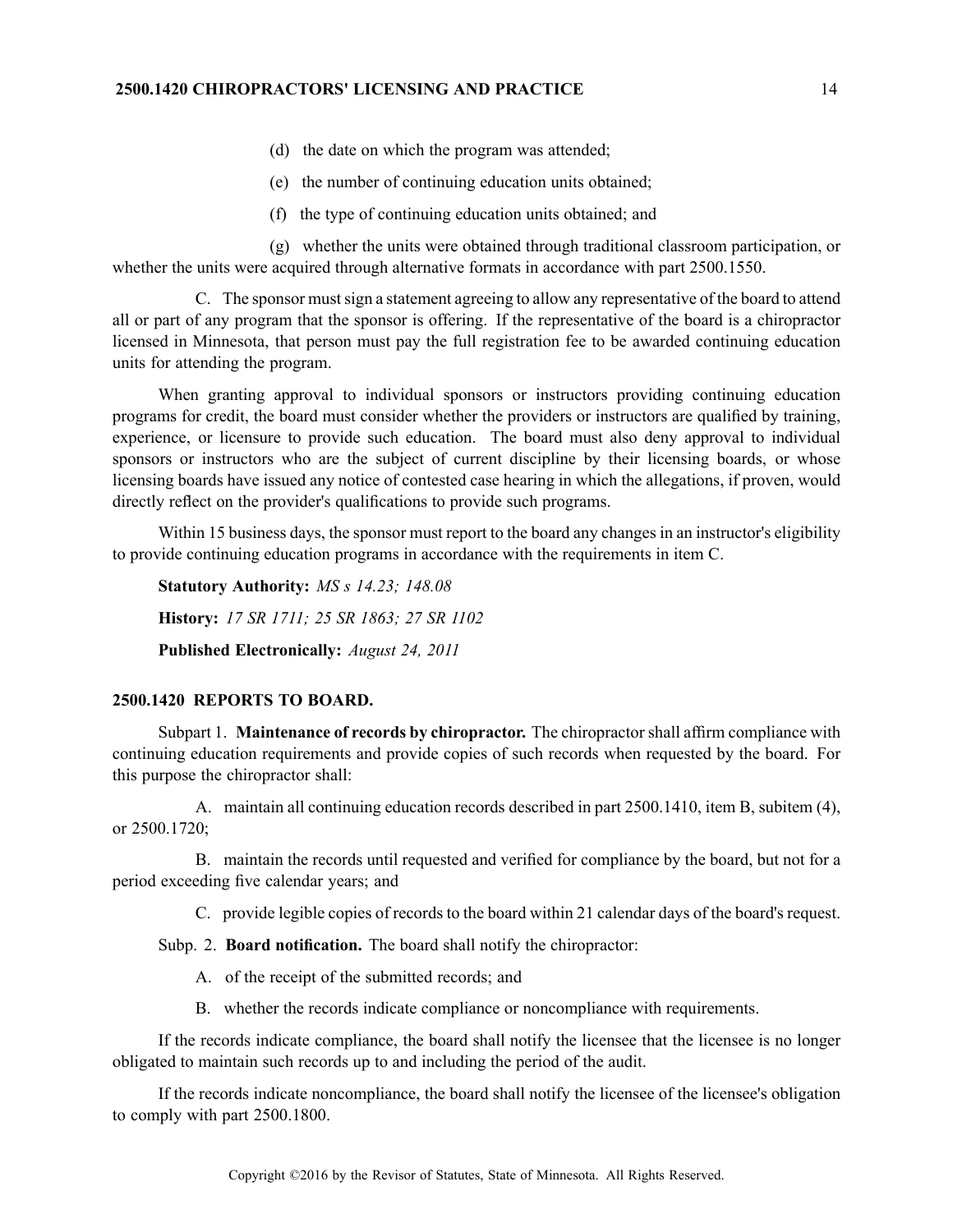**Statutory Authority:** *MS <sup>s</sup> 14.23; 148.08* **History:** *17 SR 1711; 19 SR 734; 27 SR 1102* **Published Electronically:** *August 24, 2011*

#### **2500.1500 PROGRAM APPROVAL CRITERIA.**

The sponsor shall employ the following criteria in determining whether a continuing education program shall be approved and the number of continuing education units for which approval is granted:

A. whether the material to be presented is likely to enhance the practitioner's knowledge and skill in the practice of chiropractic;

B. whether the instructors or speakers presenting the program, and those persons preparing the program, are sufficiently qualified in the field of their instruction, either by practical or academic experience or both;

C. whether the classes will be held in <sup>a</sup> suitable setting, or under suitable conditions, that are considered by the board to be conducive to the learning process; and

D. whether the program may improve the practitioner's ability to keep records necessary to substantiate the need for chiropractic care.

**Statutory Authority:** *MS <sup>s</sup> 148.03; 148.05; 148.07; 148.08; 148.10; 214.06; 214.12*

**History:** *17 SR 1711; 26 SR 31*

**Published Electronically:** *August 24, 2011*

### **2500.1550 ALTERNATIVES TO TRADITIONAL CLASSROOM PRESENTATION.**

A chiropractor may obtain the annual requirement through alternatives to traditional classroom presentations. The programs must be approved by the board or <sup>a</sup> board-approved sponsor according to parts 2500.1200 to 2500.2000. The programs approved for continuing education credit under this par<sup>t</sup> must include <sup>a</sup> written assessment instrument, designed to ensure that the chiropractor actively participated in the presentation of material and derived <sup>a</sup> measurable benefit from participation. For the purposes of this part, an instrument that provides <sup>a</sup> minimum of two questions from each unit of instruction, and of which 75 percen<sup>t</sup> or more are correctly answered, satisfies this requirement.

**Statutory Authority:** *MS <sup>s</sup> 14.23; 148.08* **History:** *26 SR 31; 27 SR 1102; 30 SR 393* **Published Electronically:** *August 24, 2011*

#### **2500.1600 UNAPPROVED PROGRAMS.**

Courses dealing with administrative and economic aspects of practice shall not be approved for continuing education credit by the board. Courses dealing with administrative and economic aspects of practice include those designed to increase practice income, but do not include those dealing with risk management, appropriate coding procedures, or contemporary health care issues affecting the health care industry as <sup>a</sup> whole.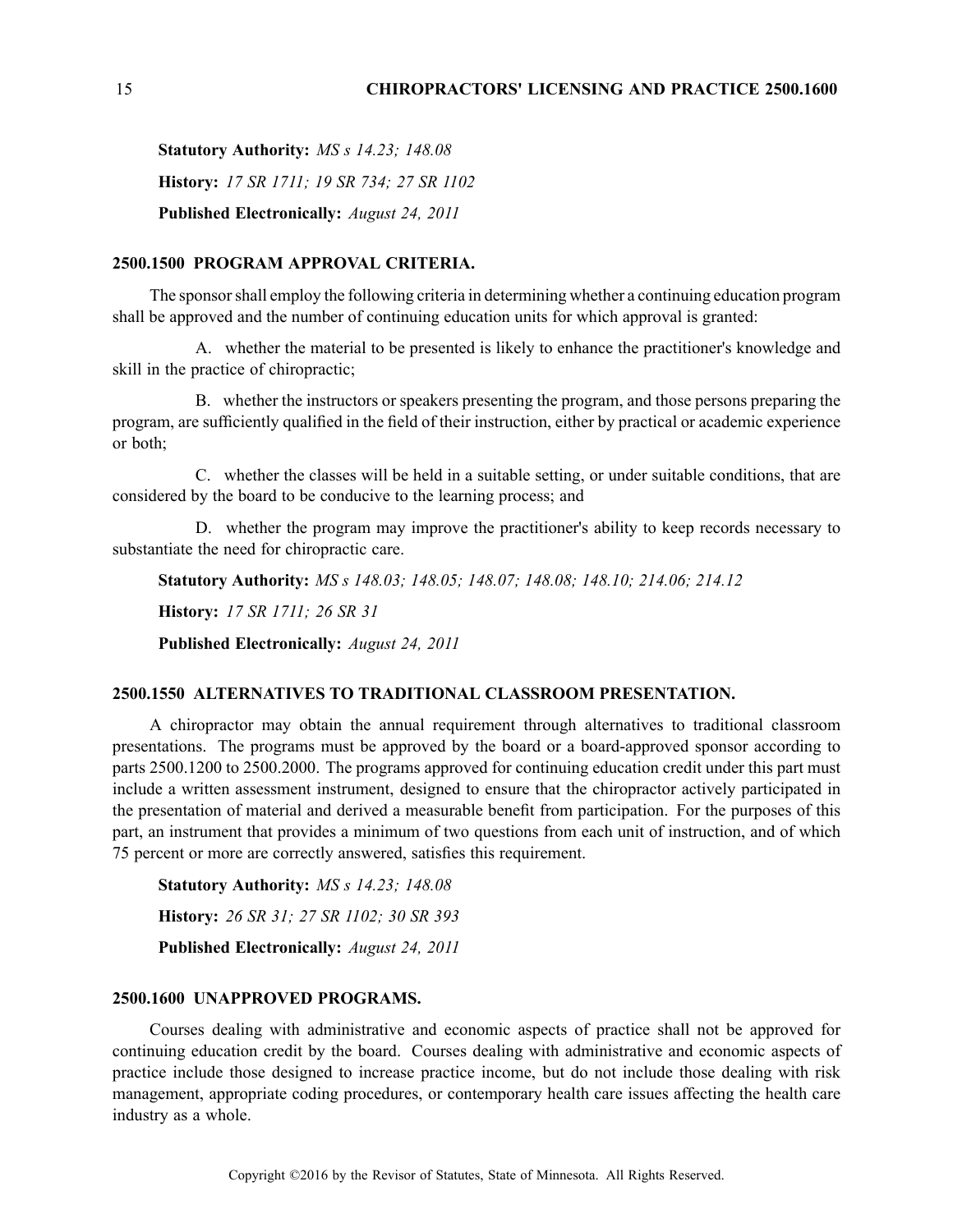# **2500.1720 CHIROPRACTORS' LICENSING AND PRACTICE** 16

**Statutory Authority:** *MS <sup>s</sup> 148.03; 148.05; 148.07; 148.08; 148.10; 214.06; 214.12* **History:** *25 SR 1863*

**Published Electronically:** *August 24, 2011*

**2500.1700** [Repealed, 17 SR 1711]

**Published Electronically:** *August 24, 2011*

# **2500.1710 SPONSORSHIP REVOKED.**

The following shall result in the termination of the sponsorship status given to an organization or to an individual:

A. awarding continuing education units for programs which fail to meet the criteria in par<sup>t</sup> 2500.1500;

B. making any false representation to the board or to the chiropractors who attend <sup>a</sup> program;

and

C. failure to comply with any of the provisions in parts 2500.1200 to 2500.2000.

At least 30 days prior to the proposed date of revocation, the board shall notify the sponsor in writing of its alleged infractions. The sponsor then has 30 days to notify the board in writing of its intent to contest. The intent to contest must include the sponsor's answer to the notice of alleged infractions.

Upon receipt of an intent to contest, the executive officers of the board shall notify the sponsor of <sup>a</sup> time and place to meet to review the proposed sponsorship revocation including the sponsor's answer.

Any decision of the executive officers terminating sponsorship following such a meeting shall be final and binding without <sup>a</sup> contested case hearing and shall not be subject to judicial review or to <sup>a</sup> judicial stay pending any attempt to seek such review.

The sponsor may continue to presen<sup>t</sup> continuing education courses until the issuance of <sup>a</sup> final written decision of the revocation process by the executive officers of the board.

**Statutory Authority:** *MS <sup>s</sup> 14.23; 148.08* **History:** *17 SR 1711; 27 SR 1102* **Published Electronically:** *August 24, 2011*

# **2500.1720 PROGRAMS DEVELOPED.**

Doctors of chiropractic licensed in Minnesota may repor<sup>t</sup> continuing education units for the development of <sup>a</sup> program which meets the standards in par<sup>t</sup> 2500.1500. No more than six continuing education units may be reported for each year. For the purposes of <sup>a</sup> compliance review the chiropractor must submit <sup>a</sup> letter describing:

A. <sup>a</sup> summary of the program;

B. <sup>a</sup> listing of at least one date on which the program was presented; and

C. <sup>a</sup> statement specifying which type of continuing education units the chiropractor wants to be awarded.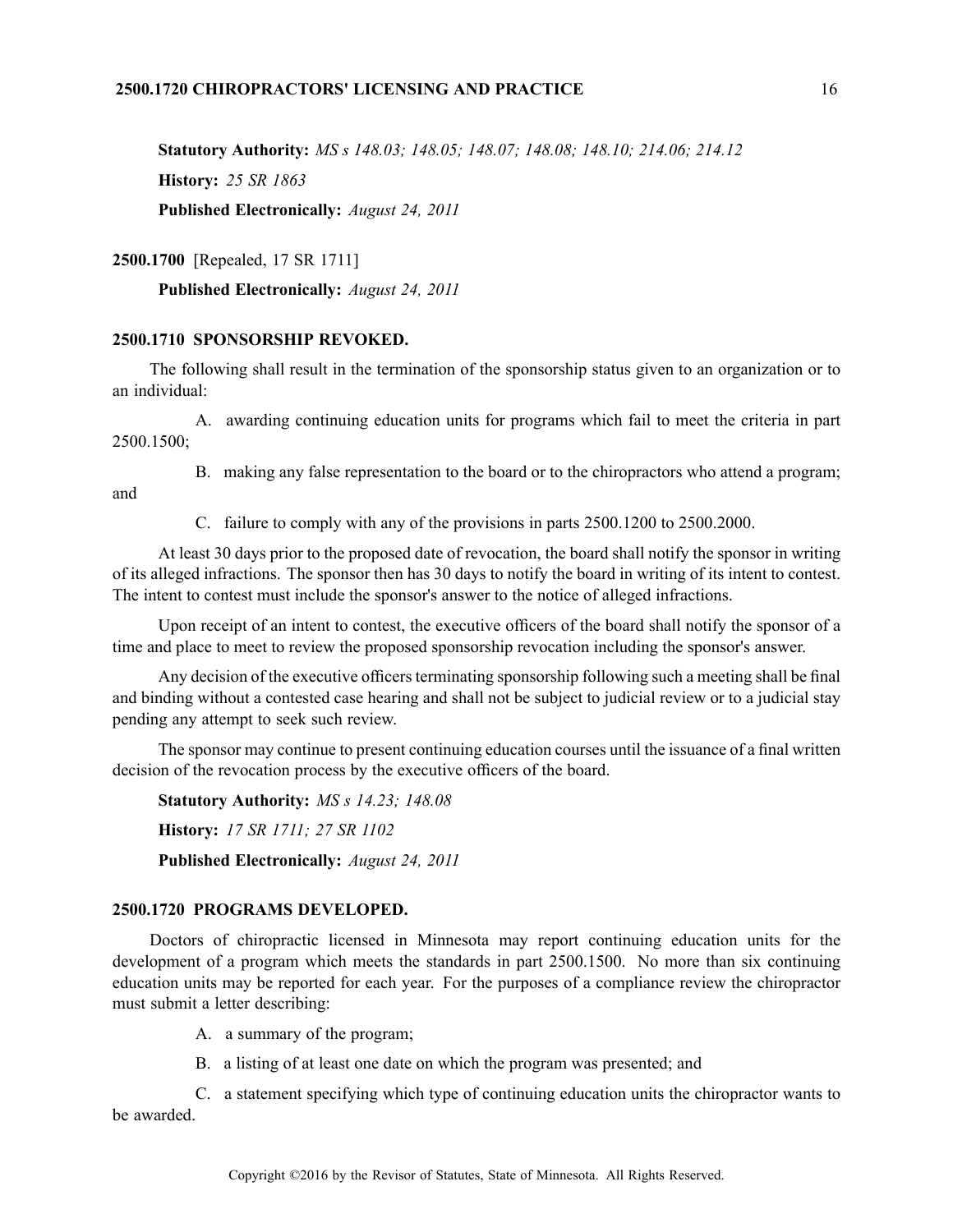Continuing education units shall be reported under this par<sup>t</sup> only once for each chiropractor for each new program developed.

**Statutory Authority:** *MS <sup>s</sup> 14.23; 148.08* **History:** *17 SR 1711; 21 SR 196; 27 SR 1102* **Published Electronically:** *August 24, 2011*

### **2500.1800 FAILURE TO COMPLY WITH CONTINUING EDUCATION REQUIREMENTS.**

In accordance with par<sup>t</sup> 2500.1110, the board shall provide written notice to any licensee who fails to comply with continuing education requirements. The licensee has 90 days from the date of the notice to:

A. acquire the continuing education which would have been necessary for renewal;

B. pay penalty fees established in par<sup>t</sup> 2500.1100; and

C. verify attendance at an additional ten units of continuing education for each year the licensee is unable to verify compliance.

Only courses taken after the date of the notice may be used to satisfy this requirement. Courses taken to satisfy the requirements in this par<sup>t</sup> may not be applied to current or future continuing education requirements. Failure to comply with this partshall cause the board to initiate termination proceedings under par<sup>t</sup> 2500.1110.

**Statutory Authority:** *MS <sup>s</sup> 14.23; 148.03; 148.05; 148.07; 148.08; 148.10; 214.06; 214.12* **History:** *27 SR 1102* **Published Electronically:** *August 24, 2011*

#### **2500.1900 LICENSE REINSTATEMENT.**

A license terminated by reason of the licensee's failure to comply with the continuing education requirements of parts 2500.1200 to 2500.2000, or failure to submit <sup>a</sup> completed application for license renewal as prescribed by the board, may be reinstated or restored to full status by following one of the applicable procedures in items A to E.

A. An applicant whose license has been terminated for <sup>a</sup> period of less than five years, and who can verify continual practice elsewhere during that time, shall be reinstated by completing all interim continuing education and paying all interim licensure fees that would have been required for continual licensure, paying any accrued penalty fees established in par<sup>t</sup> 2500.1100, subpart 3, and repairing any other deficiencies that led to the termination.

B. An applicant whose license has been terminated for <sup>a</sup> period of greater than five years and who can verify continual practice elsewhere during that time must, in addition to following the procedures in item A, complete the board's jurisprudence examination.

C. An applicant whose license has been terminated for <sup>a</sup> period of less than five years, and who cannot verify continual practice during that time, shall be reinstated by completing all interim continuing education that would have been required for continual licensure, completing an additional ten units of approved continuing education for each intervening renewal year, paying all accrued penalty fees and interim licensure fees required for continual licensure, and repairing any other deficiencies that led to the termination.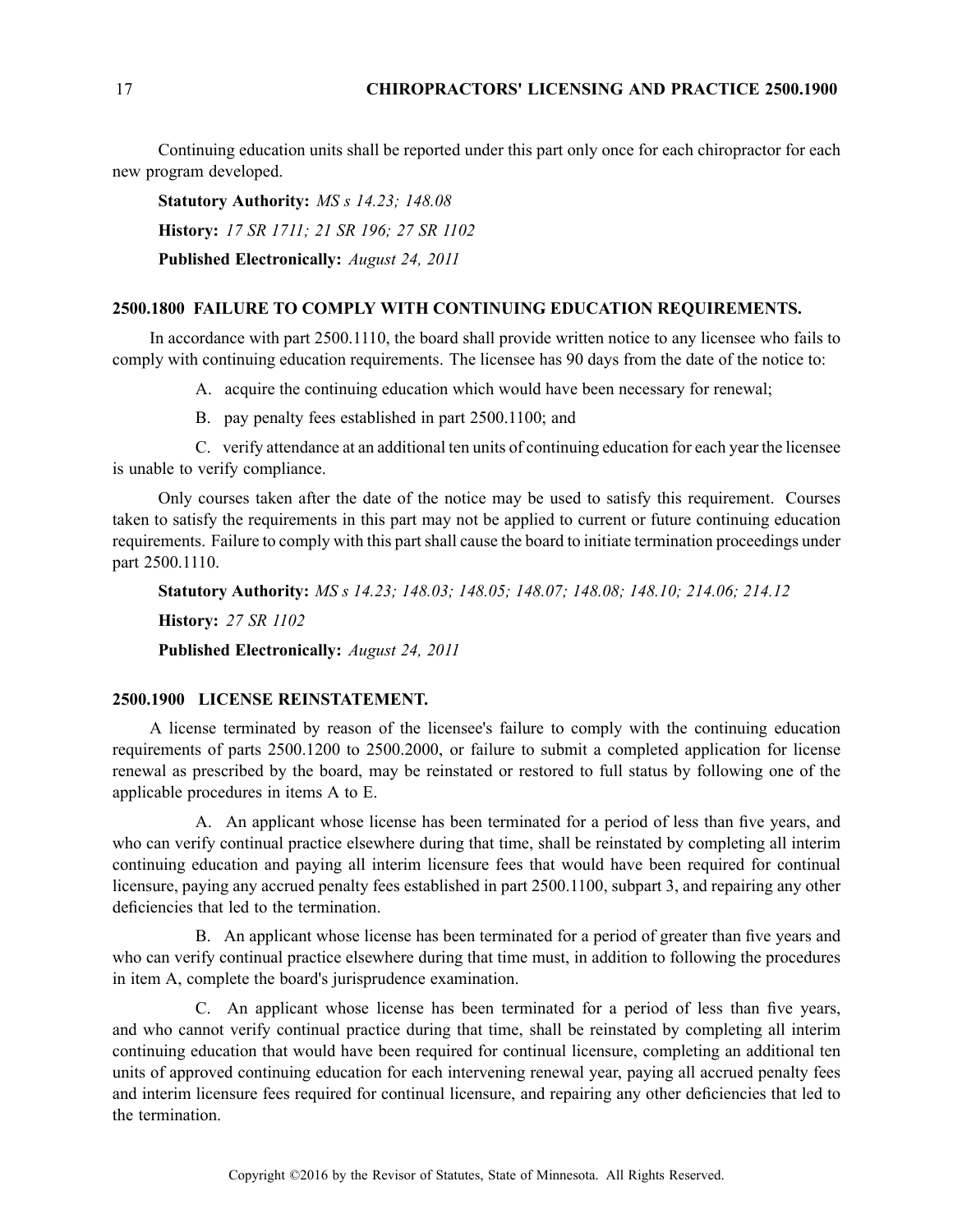# **2500.2020 CHIROPRACTORS' LICENSING AND PRACTICE** 18

D. An applicant whose license has been terminated for <sup>a</sup> period of greater than five years, and who cannot verify continual practice during that time, shall be reinstated by paying all accrued penalty fees and interim licensure fees that would have been required for continual licensure, repairing any other deficiencies that led to the termination, taking the board's jurisprudence examination, and completing the Special Purposes Examination in Chiropractic administered by the National Board of Chiropractic Examiners, or other examination approved by the board.

E. At the election of the applicant, the board shall waive any of the continuing education requirements in items A to C upon successful completion of the Special Purposes Examination in Chiropractic administered by the National Board of Chiropractic Examiners, or any other examination approved by the board, within 12 months preceding the application.

Any continuing education units acquired in another jurisdiction for the purposes of license renewal may be applied to item A, B, or C. None of the continuing education units obtained for the purpose of reinstating <sup>a</sup> terminated license apply to the current annual requirement. Applicants must complete <sup>a</sup> board-approved application for reinstatement.

**Statutory Authority:** *MS <sup>s</sup> 14.23; 148.03; 148.05; 148.07; 148.08; 148.10; 214.06; 214.12* **History:** *21 SR 196; 25 SR 1207; 27 SR 1102; 34 SR 1328* **Published Electronically:** *August 24, 2011*

#### **2500.2000 WAIVER OR DEFERMENT OF CONTINUING EDUCATION REQUIREMENTS.**

The board shall waive or defer compliance with some or all annual continuing education requirements for any licensee presenting satisfactory written evidence to the board of illness or hardship making it impossible or highly impractical for the licensee to attend or to have attended <sup>a</sup> sufficient number of approved continuing education units. No deferment will be considered unless submitted in writing prior to the deadline for license renewal. No deferment shall last more than 60 days. Any deferment granted shall not continue beyond March 31 following the date of the written request.

**Statutory Authority:** *MS <sup>s</sup> 148.03; 148.05; 148.07; 148.08; 148.10; 214.06; 214.12* **History:** *15 SR 2265; 21 SR 196* **Published Electronically:** *August 24, 2011*

#### **2500.2020 INACTIVE LICENSE.**

A Minnesota licensed chiropractor may apply to the board for an inactive license according to items A to C. An inactive license is intended for those chiropractors who will be in active practice elsewhere.

A. Applicants must complete <sup>a</sup> board-approved application which must include <sup>a</sup> signed affidavit stating that the applicant will no longer be actively practicing chiropractic in the state of Minnesota.

B. Upon approval of an application, the board will modify the annual license certificate to indicate inactive licensure.

C. The board may refuse to approve an application if:

(1) <sup>a</sup> pending or final disciplinary action exists against an applicant's Minnesota license;

(2) <sup>a</sup> pending or final disciplinary action exists against an applicant's license in another state where the applicant has been licensed to practice chiropractic; or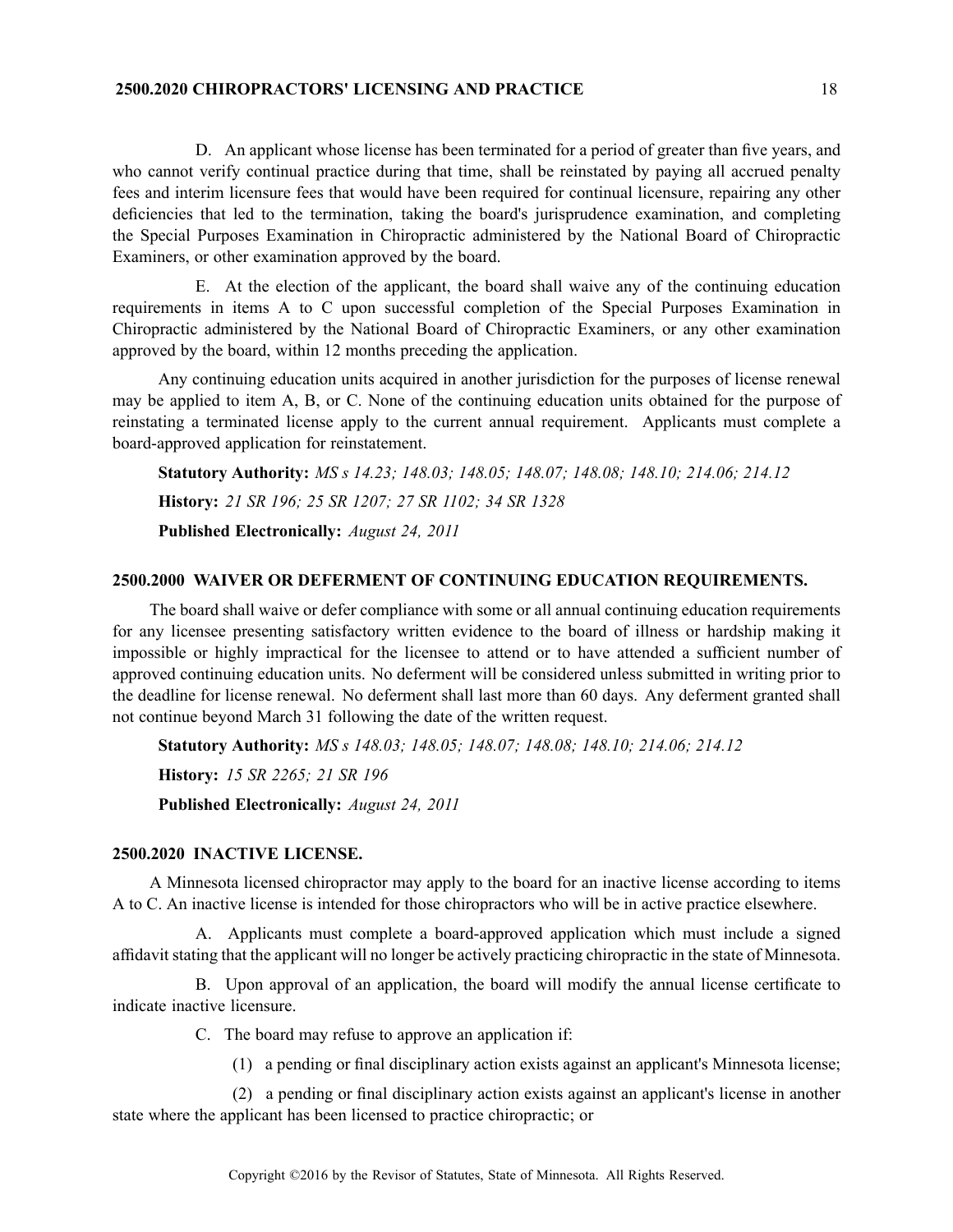(3) the applicant's Minnesota license is not current in fees and penalties paid, or in continuing education units obtained for annual license renewal.

**Statutory Authority:** *MS <sup>s</sup> 14.23; 148.08* **History:** *15 SR 2265; 27 SR 1102* **Published Electronically:** *August 24, 2011*

#### **2500.2030 ANNUAL RENEWAL OF INACTIVE LICENSE.**

The annual renewal fee for an inactive license is 75 percen<sup>t</sup> of the current fee imposed by the board for license renewal.

**Statutory Authority:** *MS <sup>s</sup> 148.08* **History:** *15 SR 2265* **Published Electronically:** *August 24, 2011*

# **2500.2040 REINSTATEMENT OF INACTIVE LICENSE.**

An inactive license may be reinstated to an active license according to items A to E:

- A. completion of <sup>a</sup> board-approved application of reinstatement;
- B. paymen<sup>t</sup> of <sup>a</sup> reinstatement fee in the amount of \$100;
- C. submission of <sup>a</sup> certification of good standing from each state the doctor was granted <sup>a</sup>

license;

D. submission of <sup>a</sup> notarized statement from the doctor stating:

(1) that the doctor has remained in active practice in another state or country during the period of inactive license status in Minnesota;

(2) that the doctor has met the continuing education requirements as approved by Minnesota or the states or countries in which the doctor practiced chiropractic, or has taken at least 12 units of continuing education each year of inactive license status, whichever is greater; and

(3) the specific addresses of where the doctor has been in active practice; and

E. completion of 20 units of continuing education as approved by the board the year prior to application for reinstatement.

If any of the requirements of items A to E are not met by the doctor, the board will deny approval of the application for reinstatement.

**Statutory Authority:** *MS <sup>s</sup> 14.23; 148.08* **History:** *15 SR 2265; 27 SR 1102; 34 SR 1328* **Published Electronically:** *August 24, 2011*

**2500.2050** [Repealed, L 2001 <sup>c</sup> 46 <sup>s</sup> 1]

#### **Published Electronically:** *August 24, 2011*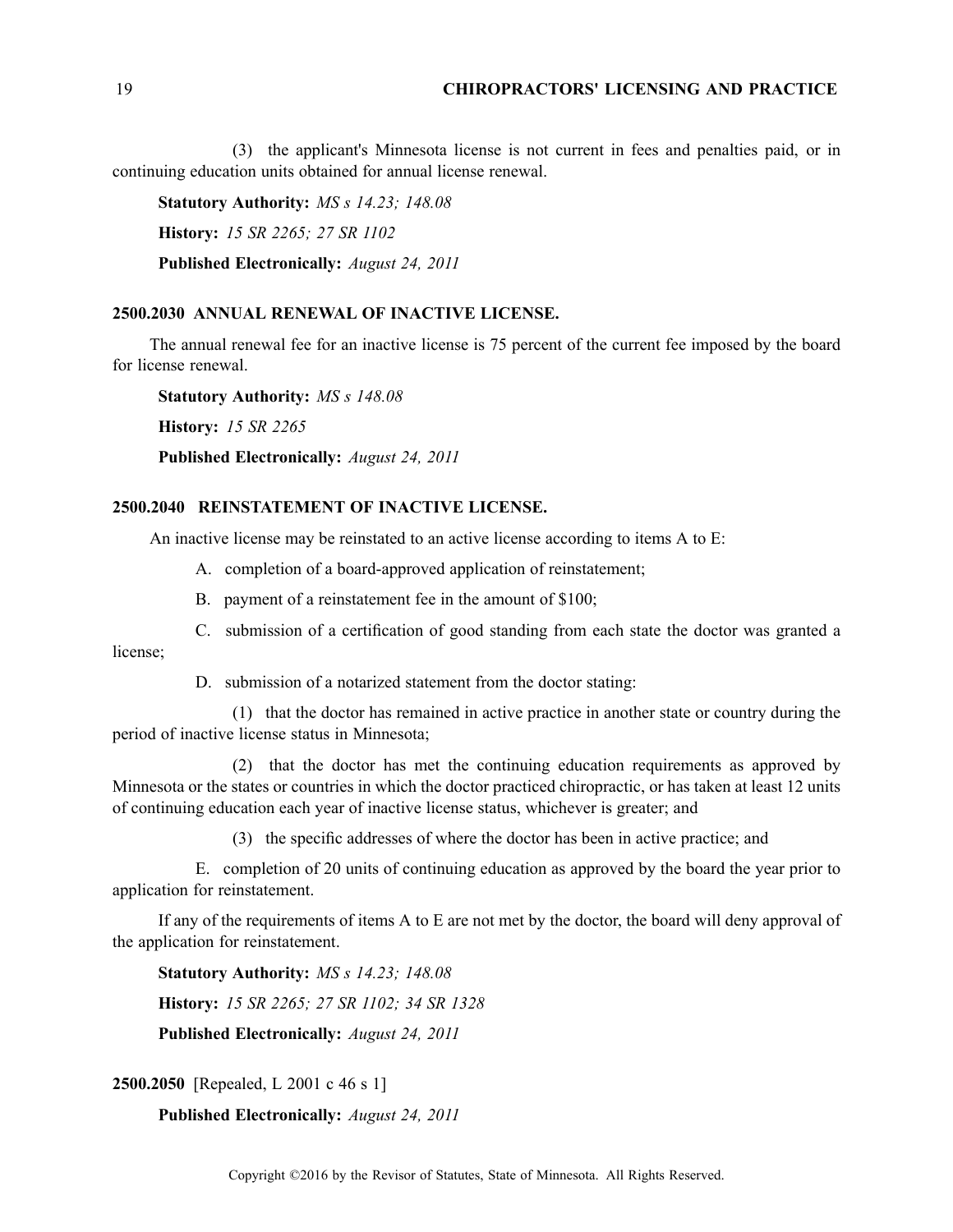**2500.2060** [Repealed, L 2001 <sup>c</sup> 46 <sup>s</sup> 1]

**Published Electronically:** *August 24, 2011*

**2500.2070** [Repealed, L 2001 <sup>c</sup> 46 <sup>s</sup> 1]

**Published Electronically:** *August 24, 2011*

# **2500.2100 VOLUNTARILY RETIRED LICENSE.**

Upon reques<sup>t</sup> of <sup>a</sup> Minnesota licensed chiropractor, the board may place <sup>a</sup> license in voluntary retirement unless:

A. <sup>a</sup> pending or final disciplinary action exists against an applicant's Minnesota license;

B. <sup>a</sup> pending or final disciplinary action exists against an applicant's license in another state where the applicant has been licensed to practice chiropractic; or

C. the applicant's Minnesota license is not current in fees and penalties paid or in continuing education units obtained for annual license renewal.

**Statutory Authority:** *MS <sup>s</sup> 14.23; 148.08*

**History:** *19 SR 734; 27 SR 1102*

**Published Electronically:** *August 24, 2011*

# **2500.2110 REINSTATEMENT OF VOLUNTARILY RETIRED LICENSE.**

A. An applicant who has voluntarily retired <sup>a</sup> license may be reinstated or restored to full status

- (1) completing <sup>a</sup> board-approved application of reinstatement;
- (2) paying <sup>a</sup> reinstatement fee in the amount of \$100;
- (3) submitting <sup>a</sup> certification of good standing from each state the doctor was granted <sup>a</sup>

license; and

by:

(4) following one of the applicable procedures in items B to F.

B. An applicant who has been voluntarily retired for <sup>a</sup> period of less than five years, and who can verify continual practice elsewhere during that time, shall be reinstated by completing all interim continuing education and paying all accrued penalty fees and interim licensure fees which would have been required for continual licensure, and repairing any deficiencies that occurred prior to retirement.

C. An applicant who has been voluntarily retired for <sup>a</sup> period of greater than five years who can verify continual practice elsewhere during that time must, in addition to following the procedures in items A and B, complete the board's jurisprudence examination.

D. An applicant who has been voluntarily retired for <sup>a</sup> period of less than five years, and who cannot verify continual practice during that time, shall be reinstated by completing all interim continuing education that would have been required for continual licensure, completing an additional ten units of approved continuing education for each intervening renewal year, paying all accrued penalty fees and interim licensure fees that would have been required for continual licensure, and repairing any deficiencies that occurred prior to retirement.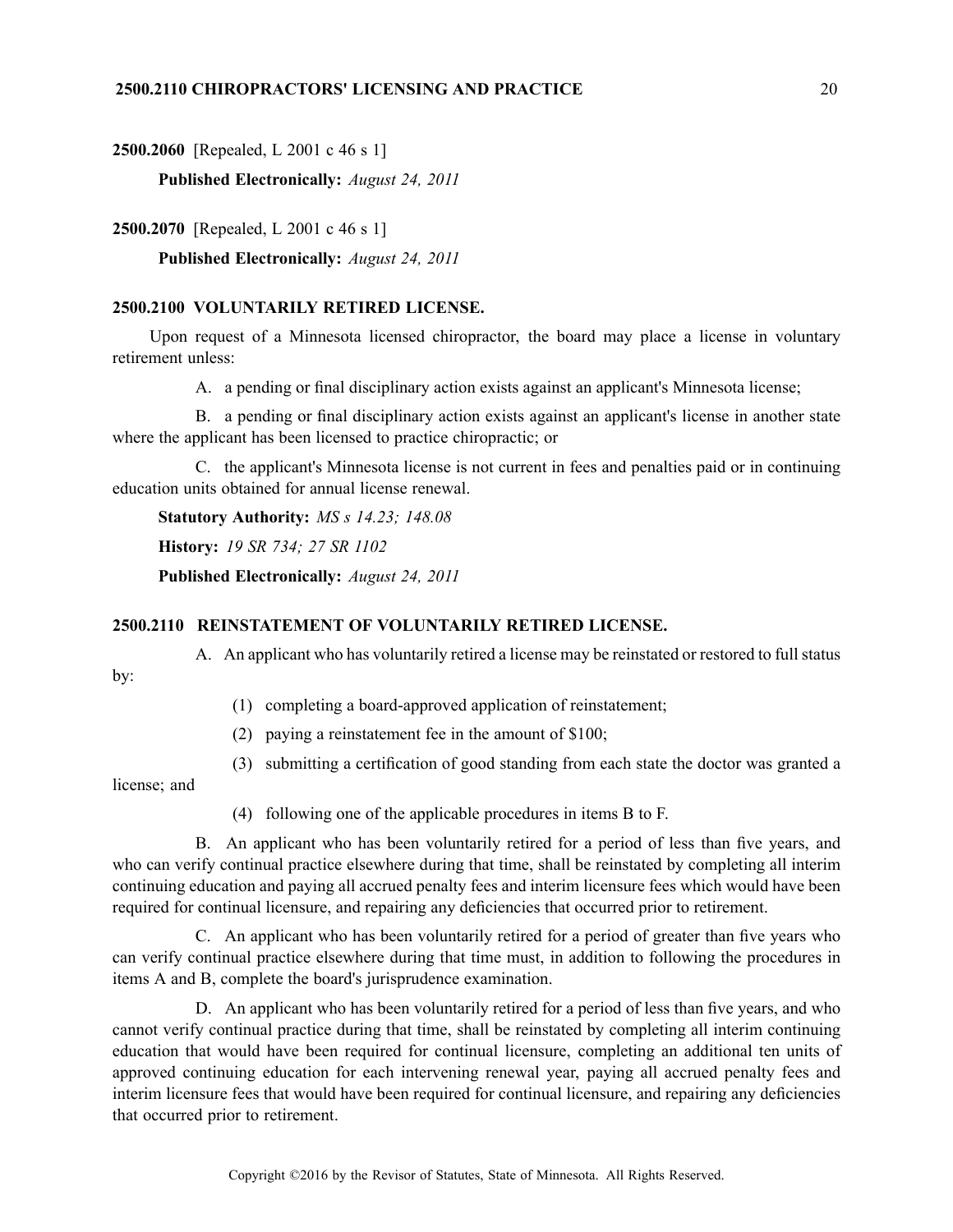# 21 **CHIROPRACTORS' LICENSING AND PRACTICE 2500.2120**

E. An applicant who has been voluntarily retired for <sup>a</sup> period of greater than five years, and who cannot verify continual practice during that time, shall be reinstated by paying all accrued penalty fees and interim licensure fees that would have been required for continual licensure, repairing any other deficiencies that may have occurred prior to retirement, taking the board's jurisprudence examination, and completing the Special Purposes Examination in Chiropractic administered by the National Board of Chiropractic Examiners, or any other examination the board may deem appropriate.

F. At the election of the applicant, the board shall waive any of the continuing education requirements in items B to D, upon successful completion of the Special Purposes Examination in Chiropractic administered by the National Board of Chiropractic Examiners, or other examination the board may deem appropriate, within the 12 months preceding the application.

Any continuing education units acquired in another jurisdiction, for the purposes of license renewal, may be applied to items B, C, and D. None of the continuing education units obtained for the purpose of reinstating <sup>a</sup> voluntarily retired license apply to the current annual requirement. Applicants must complete <sup>a</sup> board-approved application of reinstatement.

**Statutory Authority:** *MS <sup>s</sup> 14.23; 148.08* **History:** *19 SR 734; 26 SR 31; 27 SR 1102; 34 SR 1328* **Published Electronically:** *August 24, 2011*

### **2500.2115 EMERITUS REGISTRATION APPLICATION.**

Any doctor of chiropractic licensed to practice in the state pursuan<sup>t</sup> to Minnesota Statutes, sections 148.01 to 148.105, who declares to be retired in all jurisdictions from the active practice of chiropractic may apply to the board for doctor of chiropractic emeritus registration. The chiropractor may do so by indicating on the annual registration form or by petitioning the board if the chiropractor is completely retired and has not been the subject of disciplinary action resulting in the suspension, revocation, qualification, condition, or restriction of the chiropractor's license to practice chiropractic. There is no charge for the application, certificate, or modification of the license designation to emeritus status.

**Statutory Authority:** *MS <sup>s</sup> 148.08*

**History:** *24 SR 1798*

**Published Electronically:** *August 24, 2011*

# **2500.2120 STATUS OF EMERITUS REGISTRANT.**

The emeritus registration is not <sup>a</sup> license to engage in the practice of chiropractic as defined in Minnesota Statutes, chapter 148, or in the rules of the board and the registrant shall not engage in the practice of chiropractic.

**Statutory Authority:** *MS <sup>s</sup> 148.08*

**History:** *24 SR 1798*

**Published Electronically:** *August 24, 2011*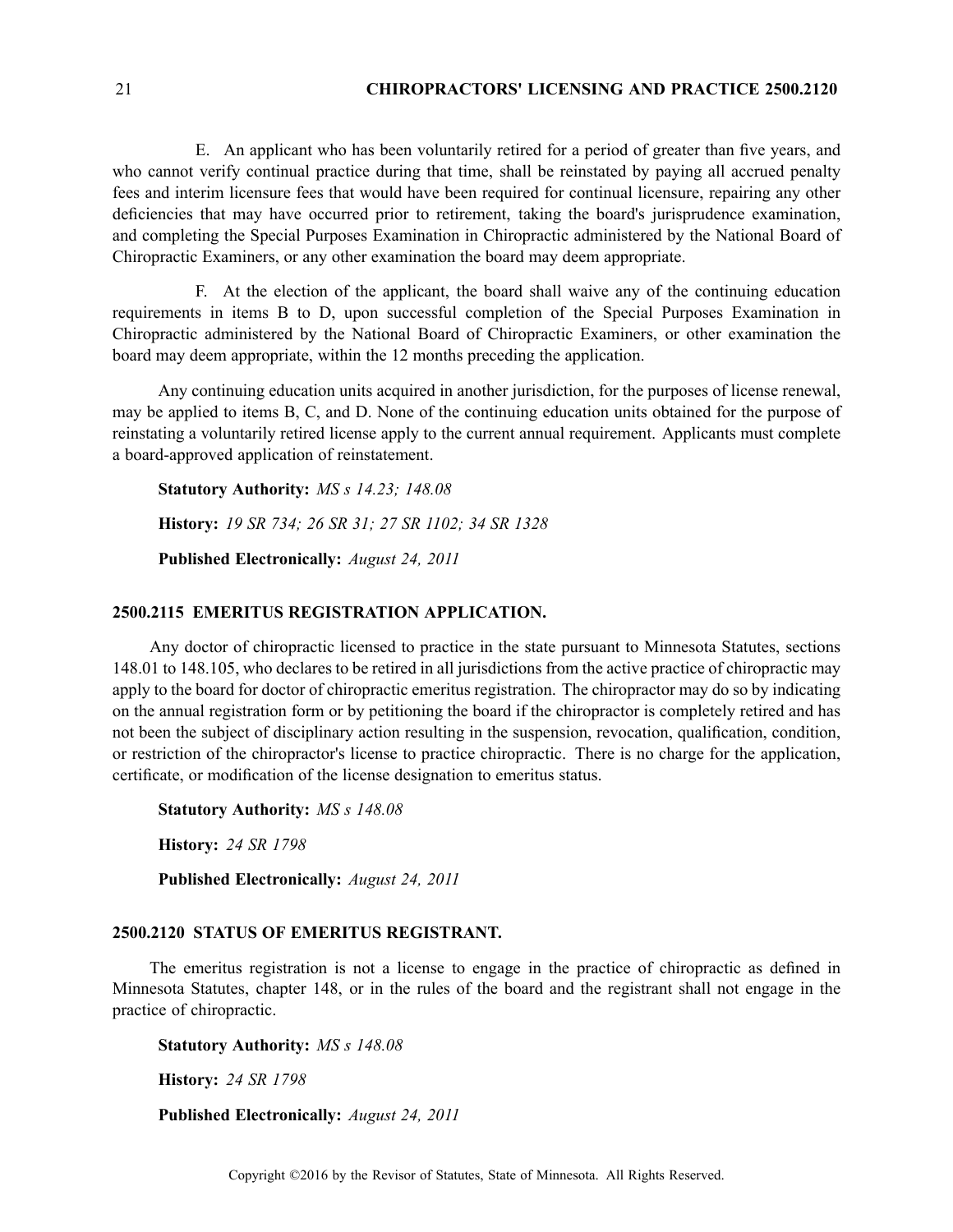#### **2500.2125 EMERITUS CONTINUING EDUCATION REQUIREMENTS.**

The continuing education requirements of parts 2500.1200 to 2500.2000 are not applicable to emeritus registration.

**Statutory Authority:** *MS <sup>s</sup> 148.08* **History:** *24 SR 1798* **Published Electronically:** *August 24, 2011*

#### **2500.2130 EMERITUS CHANGE TO ACTIVE STATUS.**

Subpart 1. [Repealed, 34 SR 1328]

Subp. 2. [Repealed, 34 SR 1328]

Subp. 3. **Reinstatement.** Reinstatement of an emeritus status to an active license status shall be done according to the reinstatement provisions of <sup>a</sup> voluntarily retired license in par<sup>t</sup> 2500.2110.

**Statutory Authority:** *MS <sup>s</sup> 14.23; 148.08* **History:** *24 SR 1798; 34 SR 1328* **Published Electronically:** *August 24, 2011*

# **2500.2135 EMERITUS RENEWAL CYCLE FEES.**

Being registered as emeritus will not subject <sup>a</sup> person to the annual renewal cycle fees.

**Statutory Authority:** *MS <sup>s</sup> 148.08*

**History:** *24 SR 1798*

**Published Electronically:** *August 24, 2011*

#### **GRADUATE PRECEPTORSHIP PROGRAM**

#### **2500.2500 DEFINITIONS.**

Subpart 1. **Scope.** The definitions in this par<sup>t</sup> apply to parts 2500.2500 to 2500.2530.

Subp. 2. [Repealed, 20 SR 1245]

Subp. 3. [Repealed, 20 SR 1245]

Subp. 4. [Repealed, 20 SR 1245]

Subp. 5. [Repealed, 20 SR 1245]

Subp. 6. [Repealed, 20 SR 1245]

Subp. 7. **Preceptor.** "Preceptor" means <sup>a</sup> supervising licensed chiropractic physician approved by the board.

Subp. 8. **Preceptorship training program.** "Preceptorship training program" means <sup>a</sup> board-approved program by which an extern may practice chiropractic under the direct supervision of <sup>a</sup> licensed chiropractic physician for one 12-month period.

Subp. 9. [Repealed, 20 SR 1245]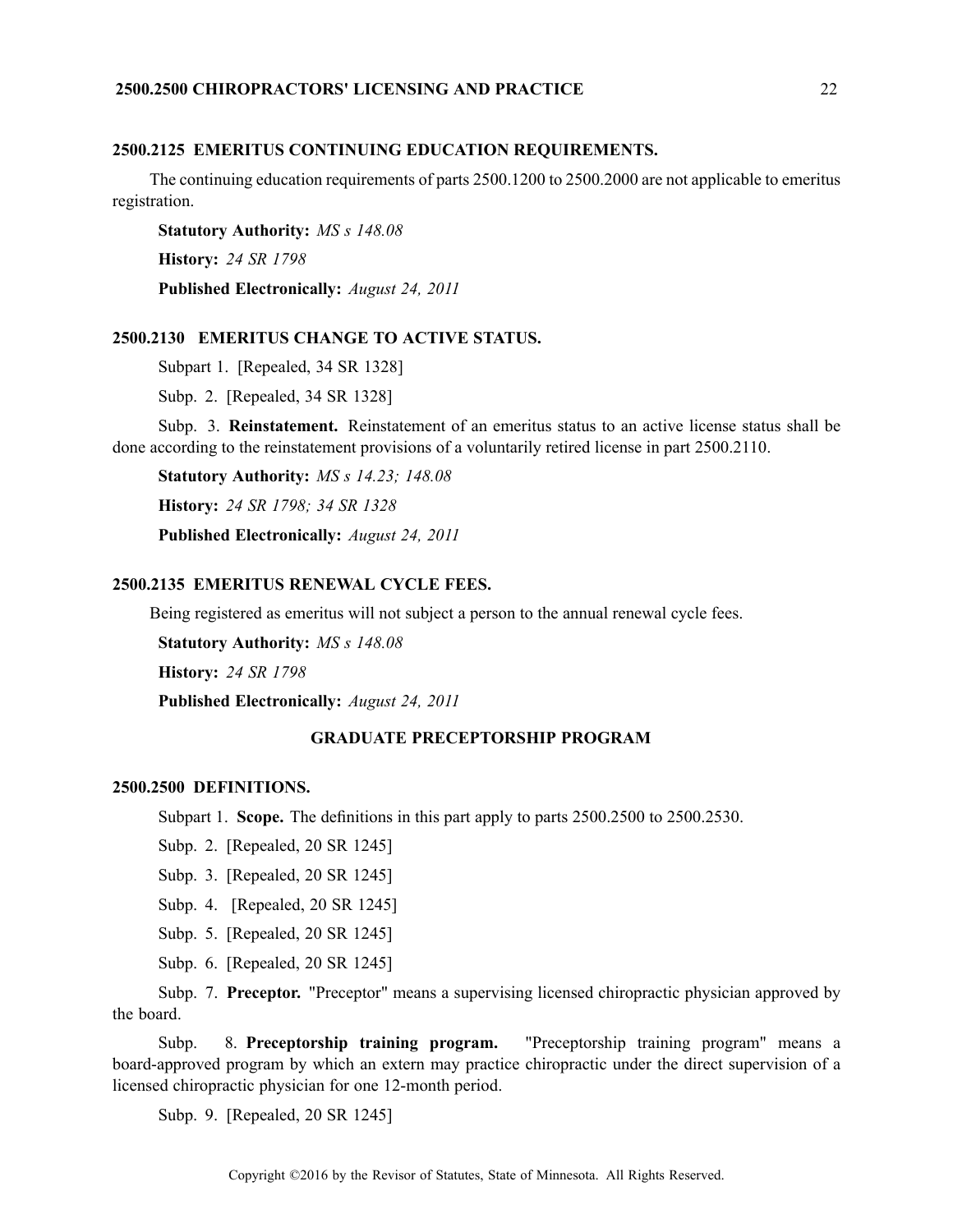**Statutory Authority:** *MS <sup>s</sup> 148.08* **History:** *15 SR 2138; 19 SR 734; 25 SR 779* **Published Electronically:** *August 24, 2011*

#### **2500.2505 PROGRAM ADMINISTRATOR.**

The preceptorship training program is administered by the Executive Director, Minnesota Board of Chiropractic Examiners, 2829 University Avenue SE, Suite 300, Minneapolis, Minnesota 55414.

**Statutory Authority:** *MS <sup>s</sup> 148.08* **History:** *15 SR 2138* **Published Electronically:** *August 24, 2011*

#### **2500.2510 ROLE OF THE PRECEPTOR.**

Preceptors shall follow the procedures in items A to C when supervising an extern.

A. The preceptor shall meet with the extern on <sup>a</sup> regular basis, at least one hour per week, to provide valuable feedback and interaction for one another regarding the extern's performance as an associate doctor and the preceptor's performance as an educator. Patient care shall be discussed as outlined in item B.

B. The preceptor shall involve the extern in sharing patient care responsibilities, including:

- (1) completing the history and examination;
- (2) conducting x-ray examinations, preparing reports, and conducting laboratory tests, if

applicable;

(3) having the extern maintain patient records and convey information to the preceptor's

practice; and

(4) treatment of patients.

C. The preceptor shall approve the extern's treatment plan before implementing the treatment of <sup>a</sup> patient.

**Statutory Authority:** *MS <sup>s</sup> 148.08*

**History:** *15 SR 2138; 25 SR 779*

**Published Electronically:** *August 24, 2011*

# **2500.2515 ELIGIBILITY AND RESPONSIBILITIES OF PRECEPTOR.**

Subpart 1. **Eligibility.** The preceptor must:

- A. be licensed by the board;
- B. have actively practiced chiropractic continuously for the preceding five years;
- C. have actively practiced chiropractic in Minnesota for at least the last three years;
- D. be in good standing with the board; and
- E. be in private practice only.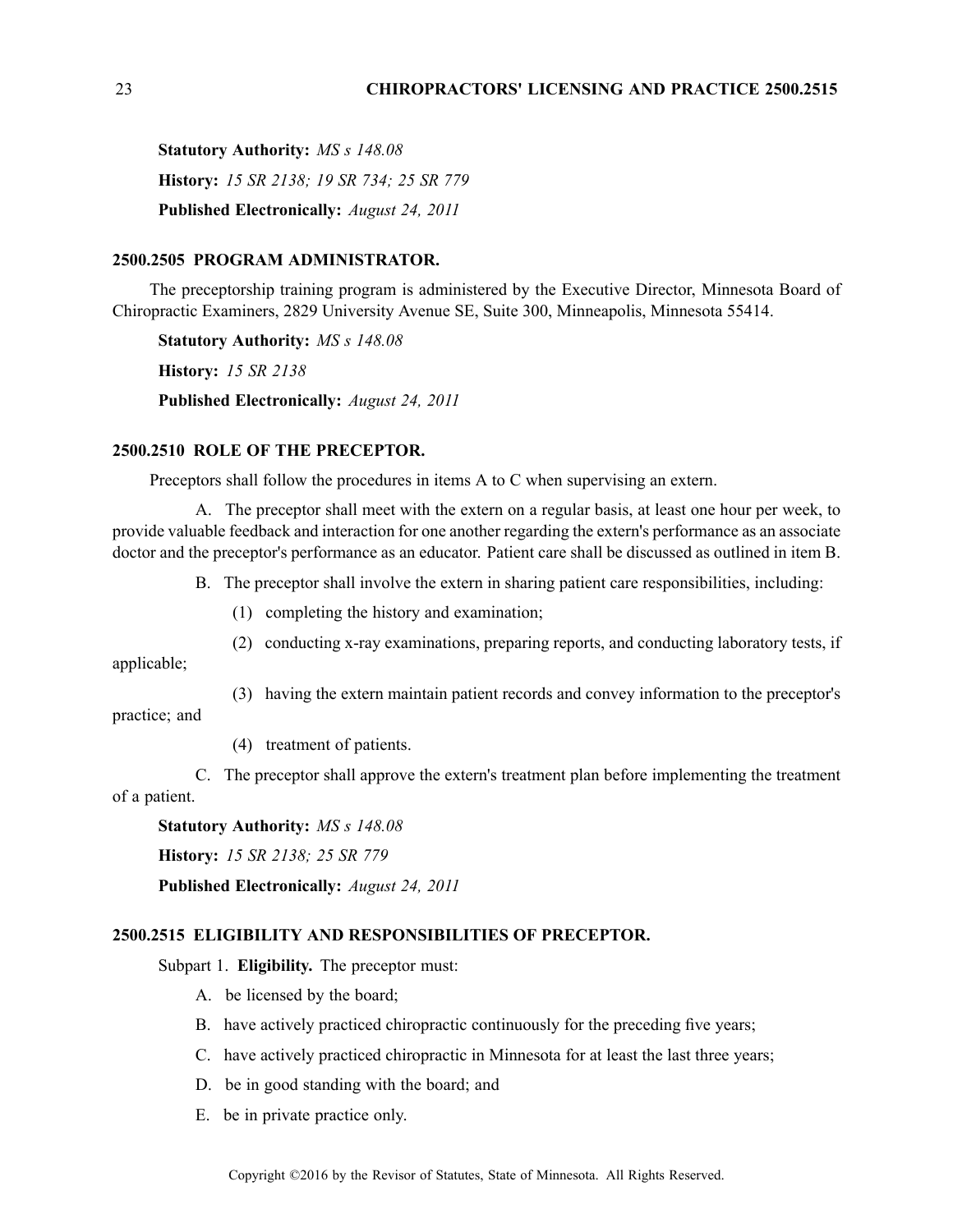# **2500.2515 CHIROPRACTORS' LICENSING AND PRACTICE** 24

Subp. 2. **Doctor to extern ratio.** The doctor to extern ratio shall be one to one unless special authorization is granted by the board's executive director and at least one board member. Special authorization shall not exceed <sup>a</sup> doctor to extern ratio of one to two in any situation. An authorization for <sup>a</sup> doctor to extern ratio greater than one to one lasts only for the duration of that specified extern's preceptorship training program. Special authorization shall be given under the following circumstances:

A. when <sup>a</sup> preceptor is removed from the program while an extern is under the preceptor's supervision and the extern needs to be placed with another registered preceptor; or

B. when one extern has failed to pass the board licensing examination and that extern's preceptorship training program time overlaps into another extern's expected starting date.

Subp. 3. **Fees.** If preceptor application is approved, <sup>a</sup> \$100 fee shall be assessed. In addition, the preceptor shall be assessed <sup>a</sup> \$100 annual fee for participation in the preceptorship training program.

Subp. 4. **Application.** An applicant for preceptorship must complete and file with the board <sup>a</sup> preceptor application, <sup>a</sup> sworn affidavit, and <sup>a</sup> preceptor/extern agreemen<sup>t</sup> on forms prescribed by the board. The affidavit must:

A. state that the applicant has been practicing continuously for the immediately preceding five years and in Minnesota for the immediately preceding three years;

B. state that the applicant has never been disciplined by the board or any state board and is not currently the subject of any professional disciplinary action in any state;

C. include the applicant's Minnesota license number and year of issuance; and

D. include the name, current mailing address, birth date, and physical description of the extern.

Subp. 5. **Continuing requirements.** A preceptor whose application has been approved must follow the requirements of items A to E.

A. The preceptor shall notify the board of any malpractice or disciplinary action that occurs subsequent to board approval of participation in the preceptorship training program.

B. The preceptor shall act as <sup>a</sup> teacher to the graduate within the practice environment.

C. The preceptor must be within the environment in which an extern is working at all times. Failure to maintain this requirement shall result in immediate dissolution of the preceptorship agreement. In the event of <sup>a</sup> vacation or illness of the preceptor, the extern may only continue with the extern's duties under the guidance of <sup>a</sup> licensed doctor of chiropractic who has been approved to serve as <sup>a</sup> preceptor.

D. The preceptor must direct the extern only in treatment care that is within the educational background and experience of the preceptor.

E. The preceptor must provide all patients with the following standard policy statement that informs them of the possibility of an extern performing various services:

Patient care, examinations, and treatment are administered by Dr. (the name of the board-approved chiropractic extern).

Dr. ............ is <sup>a</sup> graduate of an accredited chiropractic college but has not ye<sup>t</sup> completed requirements for Minnesota licensure. Please notify office staff if you have any questions or concerns regarding this Office Policy Statement. If you are in agreemen<sup>t</sup> with this statement, please sign your name and date on the space provide below.

Patient Name: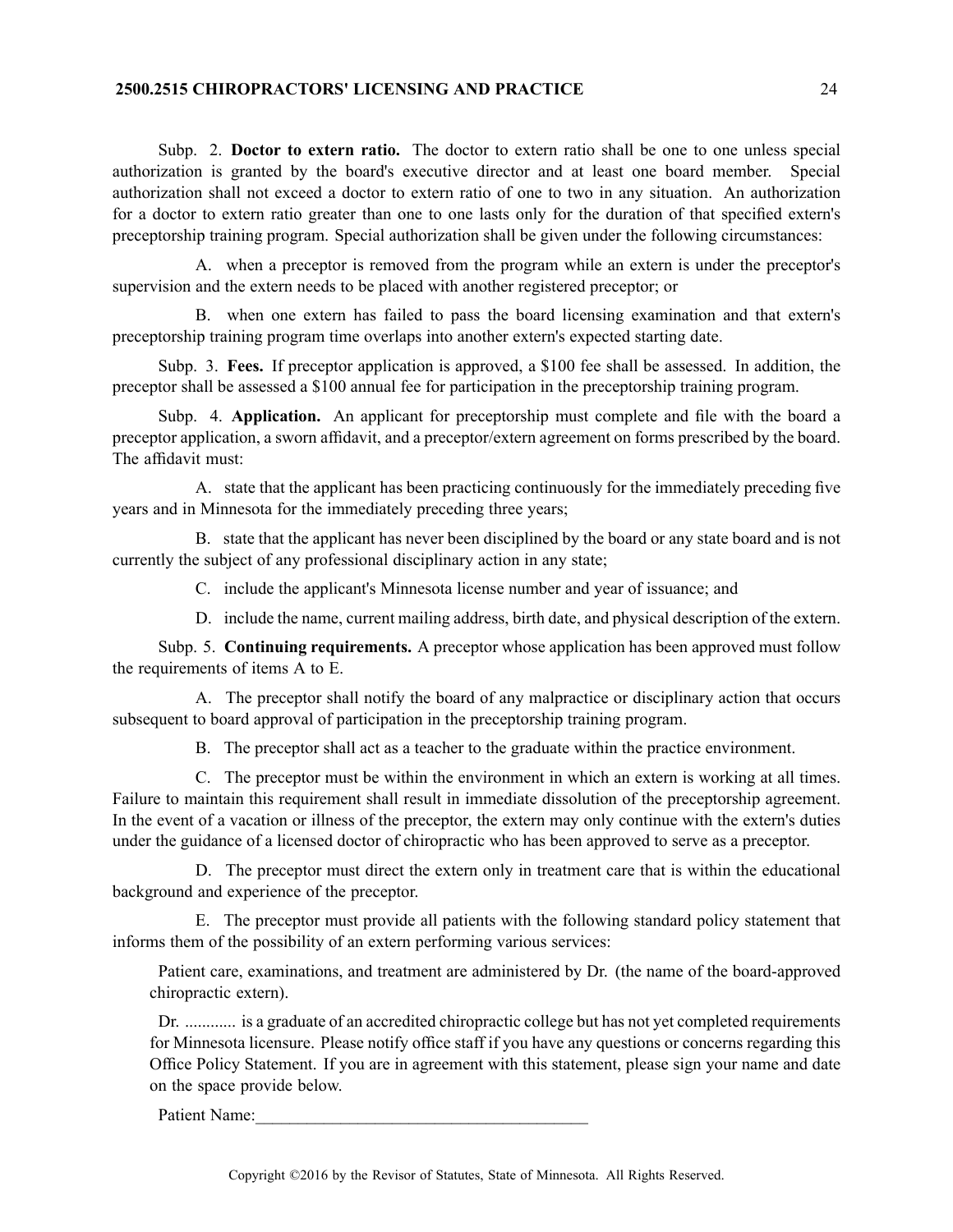Date:

**Statutory Authority:** *MS <sup>s</sup> 148.08* **History:** *15 SR 2138; 25 SR 779* **Published Electronically:** *August 24, 2011*

#### **2500.2520 ELIGIBILITY AND RESPONSIBILITIES OF EXTERN.**

Subpart 1. **Eligibility and limitations.** Prior to approval, an extern must:

A. be <sup>a</sup> graduate of an accredited chiropractic college;

B. if licensed elsewhere, provide evidence of good standing in all jurisdictions in which the extern is licensed; and

C. if licensed elsewhere, not currently be the subject of any discipline or complaints in any jurisdiction in which the extern is licensed.

Subp. 2. **Malpractice insurance.** Prior to approval, an extern must submit to the board proof of application and acceptance to an authorized malpractice insurance carrier for coverage during the term of the preceptorship training program.

The extern must contact the insurance carrier of the preceptor doctor and fulfill the carrier's requirements to obtain malpractice insurance coverage during the entirety of the extern's preceptorship program.

Subp. 3. **Application.** An applicant for externship must complete and file with the board an application in <sup>a</sup> form prescribed by the board.

Subp. 4. **Continuing requirements.** An extern whose application has been approved may only participate in treatment care that is within the educational background and experience of the preceptor.

**Statutory Authority:** *MS <sup>s</sup> 148.08*

**History:** *15 SR 2138; 25 SR 779; 25 SR 1863*

**Published Electronically:** *August 24, 2011*

#### **2500.2525 MINIMUM REQUIREMENTS OF A PRECEPTORSHIP TRAINING PROGRAM.**

The following requirements must be met for board approval of <sup>a</sup> preceptorship training program:

- A. An extern shall not function in the program without written approval of the board; and
- B. A licensed doctor shall not function in the program without written approval of the board.

**Statutory Authority:** *MS <sup>s</sup> 148.08*

**History:** *15 SR 2138; 25 SR 779*

**Published Electronically:** *August 24, 2011*

# **2500.2530 TERMINATION OF PRECEPTORSHIP PROGRAM.**

A preceptorship training program must terminate no later than 12 months after inception. It must be terminated before that time if: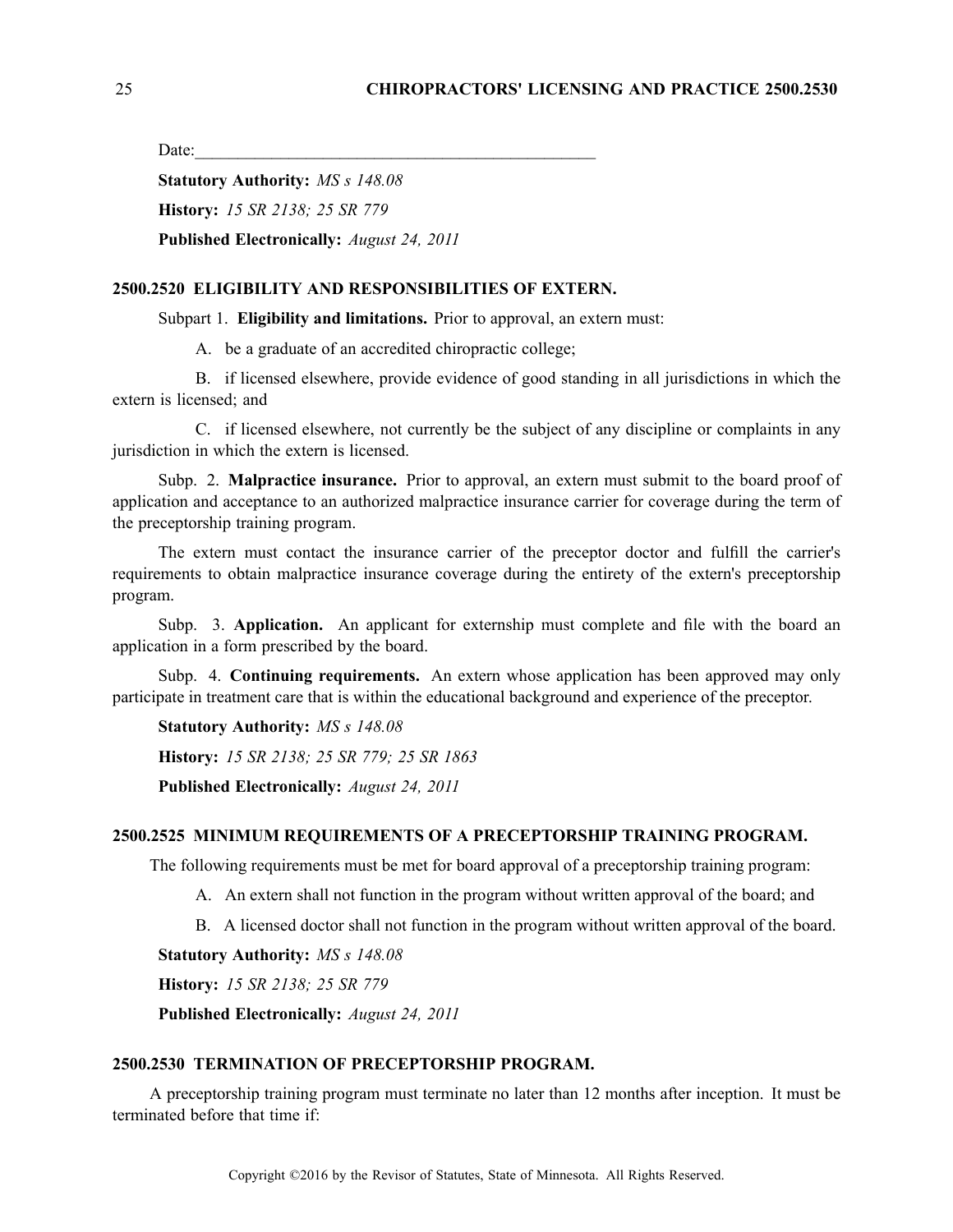# **2500.3000 CHIROPRACTORS' LICENSING AND PRACTICE** 26

A. the board finds that either the extern or the preceptor failed to comply with Minnesota Statutes, chapter 148, or par<sup>t</sup> 2500.2100;

B. <sup>a</sup> letter of termination is received by the board with either the signature of the preceptor or the extern;

C. upon completion of the 12-month preceptorship program if the extern fails to pass the board licensure examination for <sup>a</sup> second time; or

D. the preceptor is removed from the preceptorship training program because of activities that result in disciplinary action by the board that did not involve the extern. Board staff shall make every effort to place the extern with another preceptor in order for the extern to complete the preceptorship training program with little or no interruption.

```
Statutory Authority: MS s 148.08
History: 15 SR 2138; 19 SR 734; 25 SR 779; 25 SR 1142
Published Electronically: August 24, 2011
```
# **ACUPUNCTURE**

#### **2500.3000 ACUPUNCTURE.**

Subpart 1. **Sterilization; disposal.** Where nondisposable needles are used for acupuncture, the needles must be sterilized by:

- A. autoclave;
- B. dry heat sterilization; or
- C. ethylene oxide sterilization.

Needles must be individually packaged for each patient. The individually packaged needles must either be discarded following patient treatment or sterilized according to the above methods of sterilization when nondisposable needles are used.

Needles must be disposed of according to the Infectious Waste Control Act, Minnesota Statutes, sections 116.75 to 116.83. In addition, all needles to be discarded must be sterilized and placed in a rigid puncture-resistant container before disposal. Noncorrosive needles must be used. An infectious waste disposal plan must be filed with the Department of Health.

Subp. 2. **Qualifications and fees.** Prior to engaging in acupuncture, <sup>a</sup> licensed chiropractor must be registered with the board. Prior to initial registration, the chiropractor must complete no less than 100 hours of study, in the utilization of acupuncture. Courses or seminars offered by accredited schools, the National Acupuncturists' Association, or separately approved by the board according to parts 2500.1200 to 2500.1600 shall be accepted by the board. The chiropractor must submit certification of completion of the approved course of study along with a \$100 registration fee. In addition, the applicant must have successfully completed either the National Board of Chiropractic Examiners Acupuncture Examination or the National Certification Commission for Acupuncture and Oriental Medicine (NCCAOM) Examination.

Doctors of chiropractic who are applying for licensure under the provisions of par<sup>t</sup> 2500.0800 and who do not have proof of compliance with the requirements in the preceding paragraph, may satisfy the requirements by providing the board with an affidavit stating the following: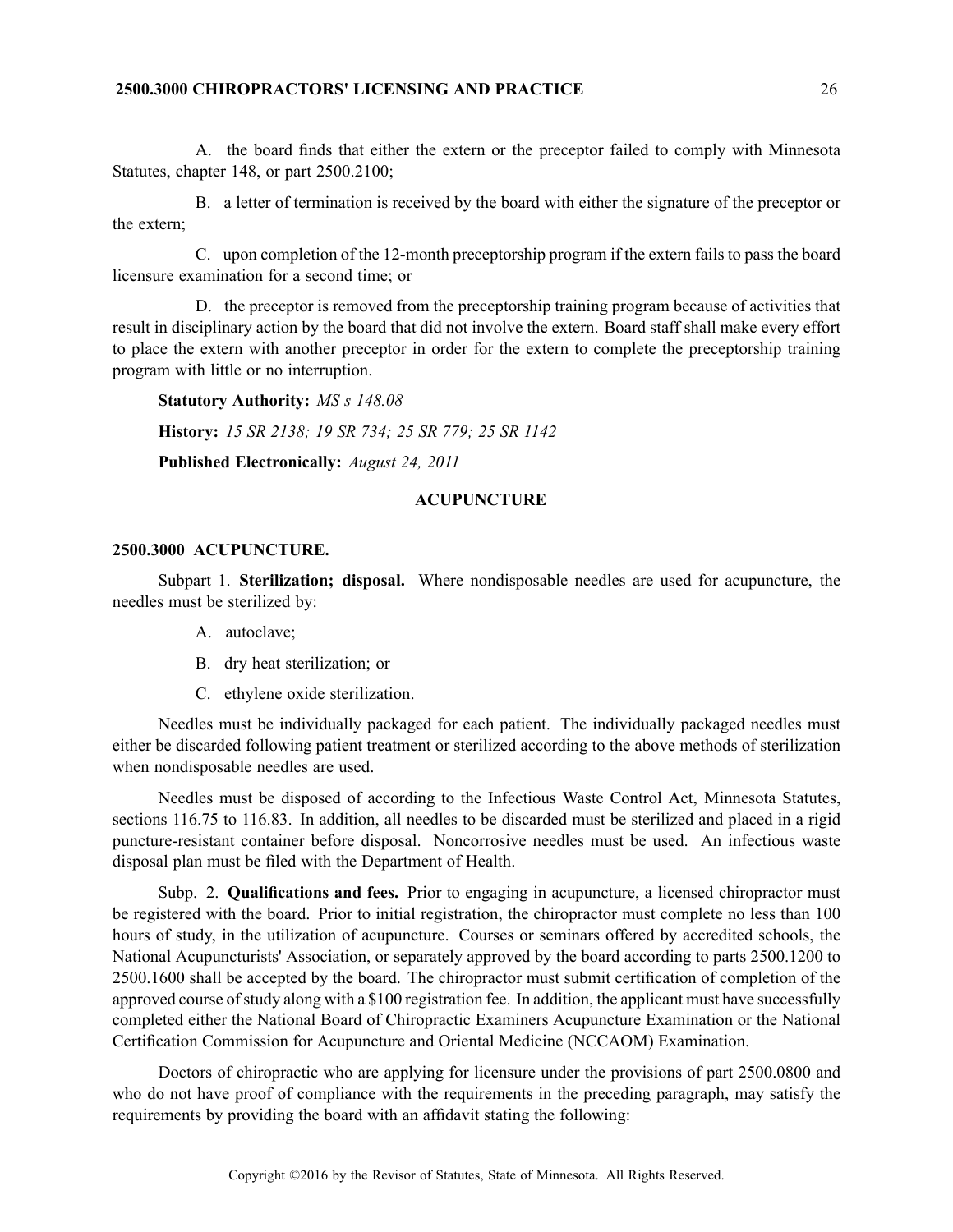# 27 **CHIROPRACTORS' LICENSING AND PRACTICE 2500.3100**

A. the doctor of chiropractic has obtained no less than 100 hours of acupuncture-related education from an educational institution approved by the board prior to the submission of this application; and

B. the doctor of chiropractic has performed no less than 500 acupuncture-related patient visits per year for at least three years preceding this application for registration.

Upon applying to the board for registration, the doctor of chiropractic must submit the affidavit in addition to <sup>a</sup> \$100 registration fee. An annual renewal fee of \$50 is required in order to maintain registered status with the board.

Subp. 3. **Continuing education.** The doctor of chiropractic is required to fulfill the continuing education requirements as set by the board in par<sup>t</sup> 2500.1200 before <sup>a</sup> renewal of registration is granted.

Subp. 4. **Sanitary office or clinic.** It is unprofessional conduct to maintain unsanitary or unsafe equipment as it relates to the utilization of acupuncture.

Subp. 5. **Registration certificate.** Upon receiving <sup>a</sup> registration certificate from the board, <sup>a</sup> doctor of chiropractic may utilize acupuncture to prepare for or complement <sup>a</sup> chiropractic adjustment.

Subp. 6. **Exemptions.** Any doctor of chiropractic who is separately registered according to Minnesota Statutes, chapter 147B, is exemp<sup>t</sup> from subparts 2 and 5.

Subp. 7. **Renewals.** Within 14 days after the due date of acupuncture registration renewal, the board shall mail notices to applicants who have not completed registration.

Any registrant who fails to renew registration for more than 30 days after the due date for renewal, and who wishes to renew registration, must reapply for registration prior to providing acupuncture services, pay the initial registration fee, and pay the penalty fees in par<sup>t</sup> 2500.1150.

Any registrant who fails to renew registration for more than one year but less than five years, and who wishes to renew registration, must reapply for registration prior to providing acupuncture services, pay the initial registration fee, pay the penalty fees in par<sup>t</sup> 2500.1150, and complete ten hours of acupuncture-related continuing education for each year the registration was not renewed.

Any registrant who fails to renew registration for <sup>a</sup> period of more than five years and who wishes to renew registration, must reapply for registration prior to providing acupuncture services, pay the initial registration fee, pay the penalty fees in par<sup>t</sup> 2500.1150, and successfully complete either the National Board of Chiropractic Examiners Acupuncture Examination or the NCCAOM Examination.

Any person continuing to provide acupuncture services while not authorized to do so is in violation of Minnesota Statutes, section 148.10.

**Statutory Authority:** *MS <sup>s</sup> 14.23; 148.08* **History:** *15 SR 2265; 24 SR 1210; 27 SR 1102; 28 SR 1482* **Published Electronically:** *August 24, 2011*

### **2500.3100 INACTIVE ACUPUNCTURE REGISTRATION.**

A Minnesota licensed chiropractor who has converted <sup>a</sup> Minnesota license to inactive may apply to the board for an inactive acupuncture registration. An inactive acupuncture registration is intended for those chiropractors who will be in active practice elsewhere. Upon approval of an application, the board will modify the annual acupuncture registration certificate to indicate inactive registration.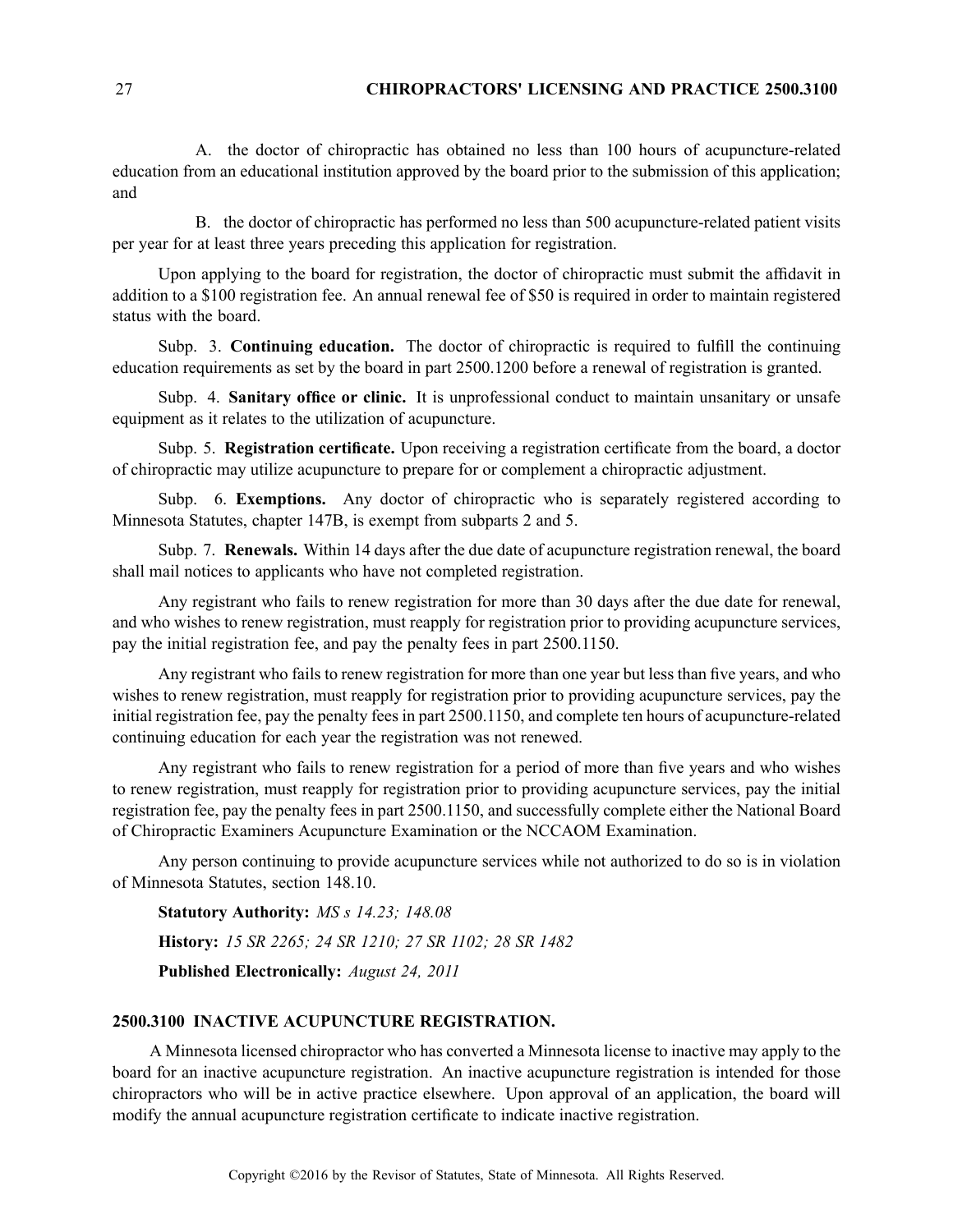# **CHIROPRACTORS' LICENSING AND PRACTICE** 28

**Statutory Authority:** *MS <sup>s</sup> 148.08* **History:** *31 SR 185* **Published Electronically:** *August 24, 2011*

# **2500.3200 ANNUAL RENEWAL OF INACTIVE ACUPUNCTURE REGISTRATION.**

A registrant must complete an annual renewal application and submit the annual renewal fee for an inactive acupuncture registration as authorized under Minnesota Statutes, section 148.108.

**Statutory Authority:** *MS <sup>s</sup> 148.08*

**History:** *31 SR 185*

**Published Electronically:** *August 24, 2011*

# **2500.3300 REINSTATEMENT OF INACTIVE ACUPUNCTURE REGISTRATION.**

Subpart 1. **Generally.** An inactive acupuncture registration may be reinstated to an active acupuncture registration according to items A to C:

A. completion of <sup>a</sup> board-approved application of reinstatement;

B. paymen<sup>t</sup> of <sup>a</sup> reinstatement fee as authorized under Minnesota Statutes, section 148.108;

and

C. submission of <sup>a</sup> notarized statement from the doctorstating that the registrant has completed two hours of continuing education credits in acupuncture or acupuncture-related subjects as approved by the board for each year the registration was inactive.

Subp. 2. **Denial.** If any of the requirements of subpart 1, items A to C, are not met by the doctor, the board shall deny approval of the application for reinstatement. A person who maintains an inactive acupuncture registration will not be required to take the NBCE acupuncture examination for the purposes of reinstatement.

**Statutory Authority:** *MS <sup>s</sup> 148.08*

**History:** *31 SR 185*

**Published Electronically:** *August 24, 2011*

**2500.4000** [Repealed, L 2014 <sup>c</sup> 291 art 4 <sup>s</sup> 59]

**Published Electronically:** *July 14, 2014*

**2500.5000** [Repealed, L 2010 <sup>c</sup> 329 art 1 <sup>s</sup> 24]

**Published Electronically:** *August 24, 2011*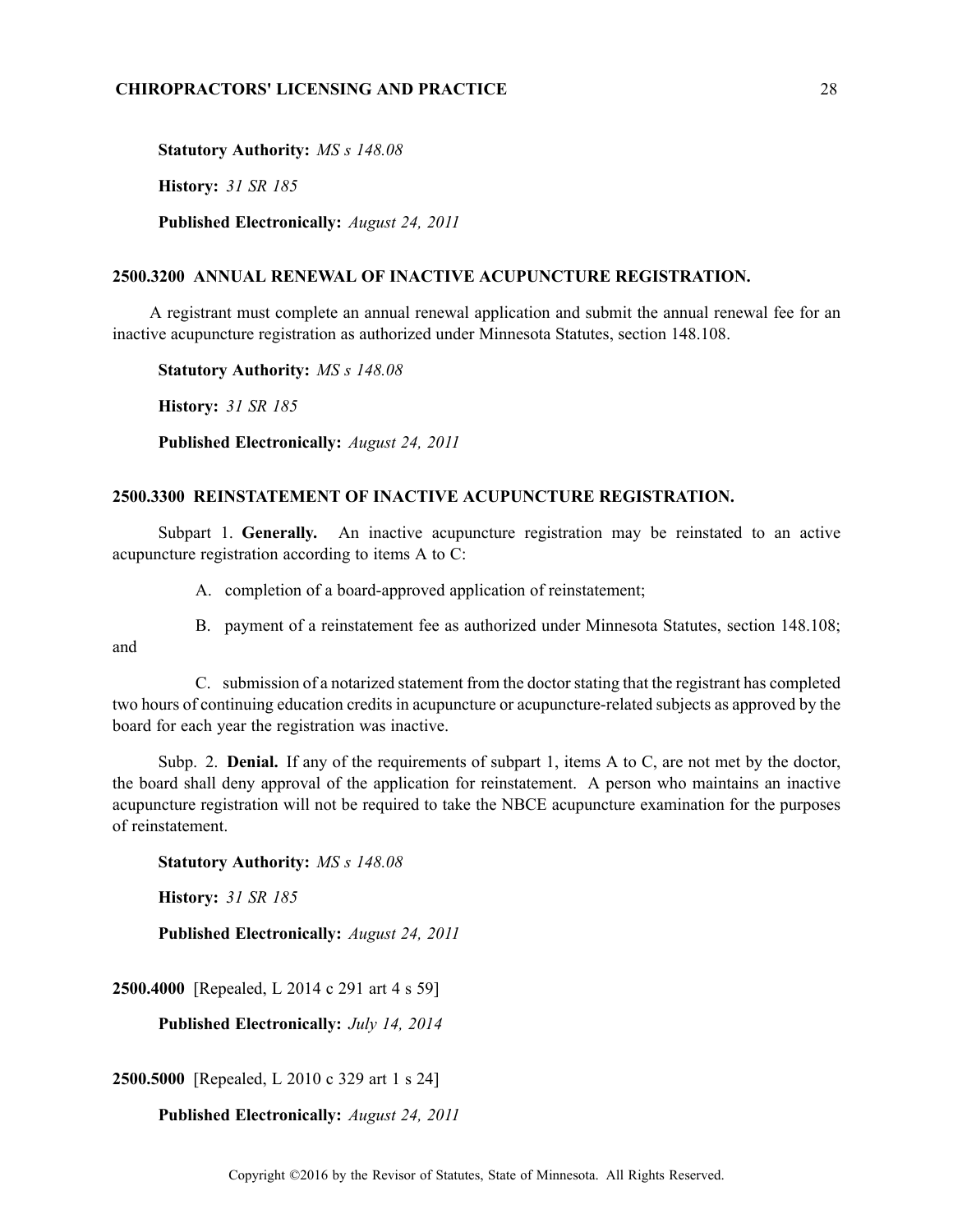#### **VARIANCE; ADDITIONAL PRACTICE PARAMETERS**

# **2500.5050 VARIANCE.**

Subpart 1. **Right to reques<sup>t</sup> <sup>a</sup> variance.** A person subject to the rules of the board may reques<sup>t</sup> that the board gran<sup>t</sup> <sup>a</sup> variance from any rule of the board.

Subp. 2. **Submission and contents of request.** A reques<sup>t</sup> for <sup>a</sup> variance must be submitted to the board in writing. Each reques<sup>t</sup> must be on <sup>a</sup> form prepared by the board, and must contain the following information:

- A. the specific rule for which the variance is requested;
- B. the reason for the request;
- C. the alternative measures that will be taken if <sup>a</sup> variance is granted;
- D. the length of time for which <sup>a</sup> variance is requested; and
- E. any other relevant information necessary to properly evaluate the reques<sup>t</sup> for the variance.

Subp. 3. **Decision on variance.** The board shall gran<sup>t</sup> <sup>a</sup> variance if it determines that:

A. the variance will not adversely affect, directly or indirectly, the health, safety, or well-being of the public;

B. the alternative measures to be taken, if any, are equivalent to, or more protective of the public, than those prescribed in the rule from which the variance is requested; and

C. compliance with the rule from which the variance is requested would impose an undue burden on the applicant.

The board shall deny, revoke, or refuse to gran<sup>t</sup> or renew <sup>a</sup> variance if the board determines that either item A, B, or C has not been met. Any decision made relative to this provision shall be final.

Subp. 4. **Notification.** The board shall notify the applicant in writing within 30 days of the board's decision. If <sup>a</sup> variance is granted, the notification shall specify the period of time for which the variance will be effective and the alternative measures or conditions, if any, to be met by the applicant. All such requests, as well as the board's response to the requests, shall be public information.

Subp. 5. **Withdrawal.** The board shall have the right to withdraw the variance if the conditions for which the variance is granted become no longer applicable. The board shall mail <sup>a</sup> notification of withdrawal no less than 14 calendar days prior to the effective date of the withdrawal.

**Statutory Authority:** *MS <sup>s</sup> 148.08*

**History:** *24 SR 1210*

**Published Electronically:** *August 24, 2011*

# **2500.6000 ENGAGEMENT IN THE PRACTICE OF CHIROPRACTIC.**

A chiropractor is engaged in the practice of chiropractic when:

- A. the chiropractor provides examination or treatment services; and
- B. the patient, or <sup>a</sup> person authorized to act for the patient, accepts the services provided.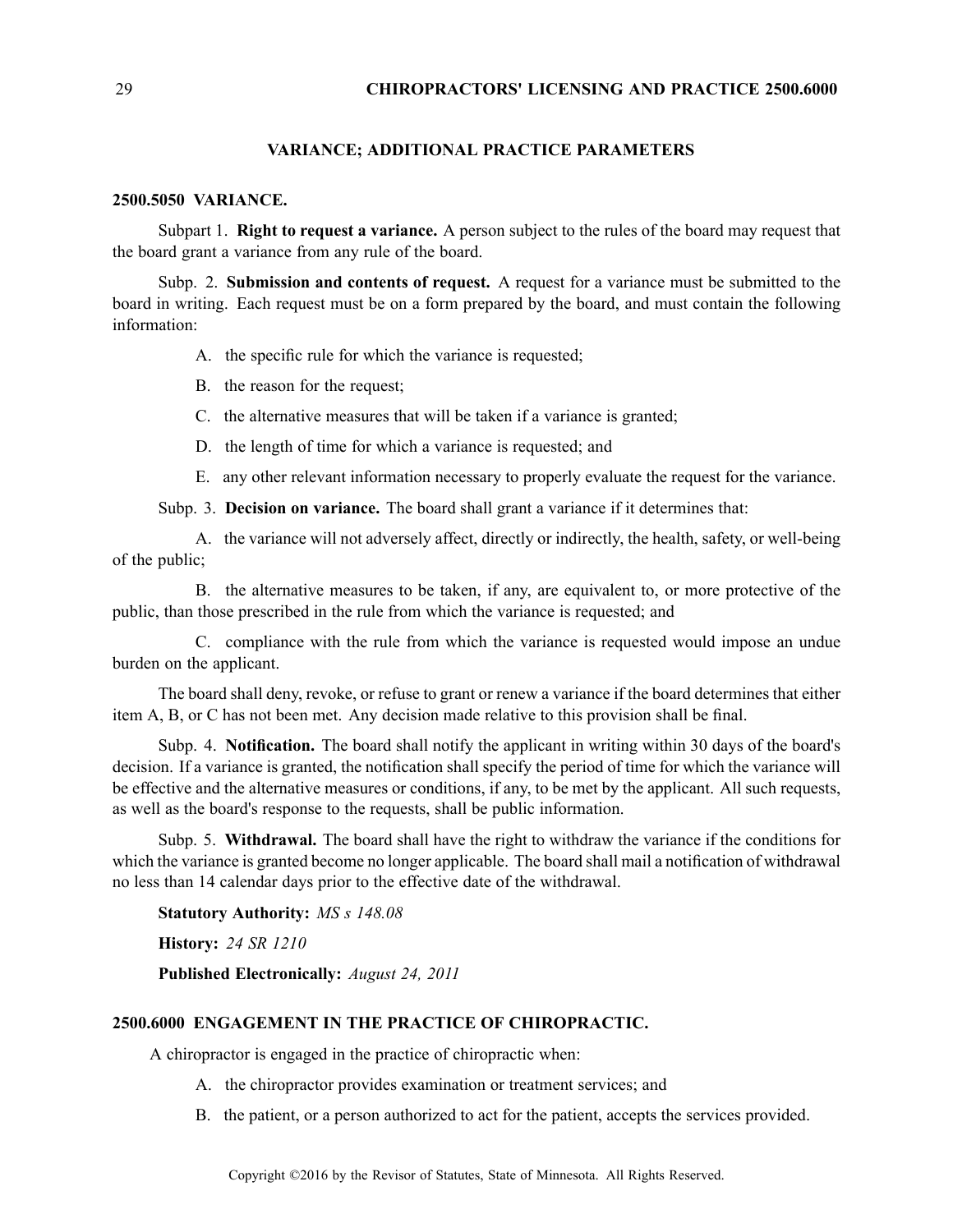The chiropractor is subject to items A and B regardless of whether the patient or the patient's agen<sup>t</sup> was billed or was paying for chiropractic services.

**Statutory Authority:** *MS <sup>s</sup> 14.23; 148.08* **History:** *27 SR 1557* **Published Electronically:** *August 24, 2011*

# **2500.6050 SEXUAL MISCONDUCT.**

For the purposes of determining the presence of sexual misconduct:

A. <sup>a</sup> person is considered to remain an active patient until no less than two years have elapsed since the last date on which the chiropractor examined or treated the patient; and

B. the conduct must occur at the time of orsubsequent to the provision of an initial examination or treatment.

Consent or mutual consent may not be used by the chiropractor in the defense of an allegation of sexual misconduct by the chiropractor.

**Statutory Authority:** *MS <sup>s</sup> 14.23; 148.08* **History:** *27 SR 1557* **Published Electronically:** *August 24, 2011*

# **2500.6060 PREPAY PLANS.**

Subpart 1. **Description.** Any arrangemen<sup>t</sup> or agreemen<sup>t</sup> between <sup>a</sup> chiropractor and <sup>a</sup> patient for <sup>a</sup> course of future treatment for which funds in an amount of \$1,000 or more are collected in advance of these services shall be considered <sup>a</sup> prepay plan within the meaning of this part.

Subp. 2. **Escrow account.**

A. All funds received in connection with prepay plans shall be deposited into <sup>a</sup> designated escrow account insured by the FDIC, and shall not be commingled with <sup>a</sup> chiropractor's personal or business account.

Account."

(1) All instruments, including checks and deposit slips, shall bear the phrase "Escrow

(2) The chiropractor shall maintain <sup>a</sup> clear accounting of all funds received, including the date and from whom the funds were received.

(3) The chiropractor shall maintain <sup>a</sup> clear accounting of all disbursements including the dates and to whom the disbursements were made, and to which patient the disbursements are to be applied or accounted for.

(4) No more than one account is required regardless of the number of prepay plans maintained by the chiropractor.

B. Funds may only be transferred out of the escrow account for the following reasons:

(1) After services, goods, or appliances have been provided to the patient, and only in the amounts specifically related to the services, goods, or appliances provided.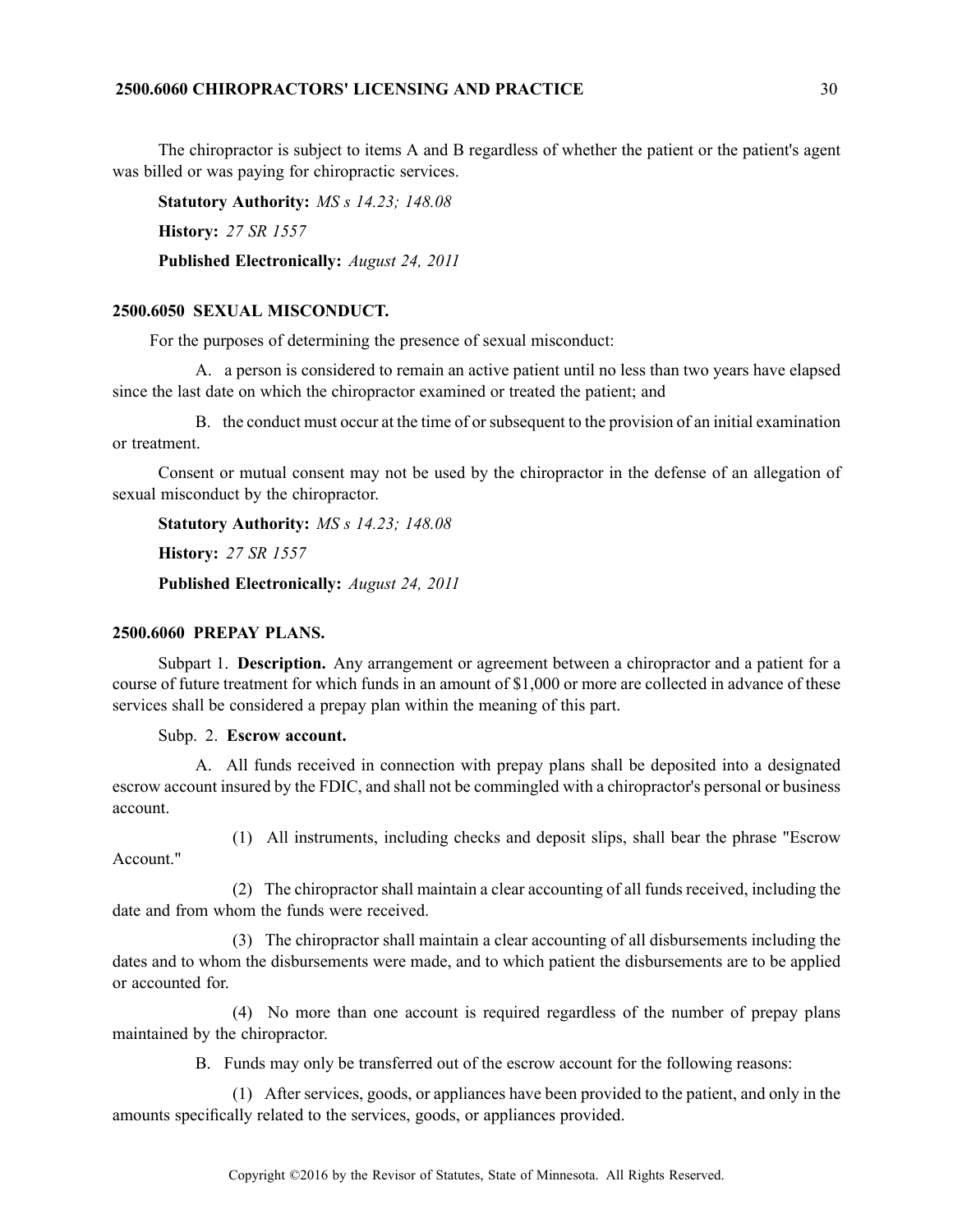# 31 **CHIROPRACTORS' LICENSING AND PRACTICE 2500.6060**

(2) To reimburse the patient any amounts owed following <sup>a</sup> notice by either the patient or the chiropractor to terminate the prepay plan. Any amounts shall be transferred according to the written agreement.

C. The chiropractor shall cause <sup>a</sup> reconciliation of the escrow account to be made no less than quarterly, and shall retain <sup>a</sup> copy of the reconciliations and all supporting documents for no less than seven years.

Subp. 3. **Written plans.** All prepay plans shall be in writing, signed by both the chiropractor and the patient, with <sup>a</sup> copy provided to the patient and <sup>a</sup> copy maintained in the patient's record, and shall include at least the following:

A. A list of all services, goods, and appliances which are covered by the plan.

B. A list of all fees related to the services described in item A.

C. A statement that an accounting may be requested by the patient at any time.This accounting shall:

- (1) be provided to the patient within 14 days of <sup>a</sup> written or verbal request; and
- (2) itemize all fees used to calculate any reimbursement.

D. An explanation of the reimbursement policies and formulae which are used in returning unused funds to the patient in the event of early termination by either the chiropractor or the patient.

E. An explanation of any policy modifying the plan in the event of <sup>a</sup> new injury, such as an auto injury or worker's compensation injury. This explanation shall be separately initialed by the patient.

F. A provision that the patient will be notified in writing when the patient's account reaches <sup>a</sup> zero balance.

G. A statement that the patient has the right to cancel the prepay plan without penalty within three business days of entering into the plan by submitting <sup>a</sup> written and signed cancellation notice, and upon the chiropractor's receipt of the cancellation notice, the chiropractor shall have seven days to fully refund any unused funds to the patient. This right of cancellation shall not be waived or otherwise surrendered.

#### Subp. 4. **Limitation on number of service treatment dates per plan.**

A. No prepay plan may be based upon <sup>a</sup> package which would exceed 50 visits per individual.

B. A plan may not be renewed until the visits in the previous plan for that individual have been exhausted.

Subp. 5. **Billing to third-party payors.** A chiropractor shall not bill <sup>a</sup> reimbursement entity or <sup>a</sup> patient for any amount exceeding what is actually earned and disbursed to the chiropractor.

**Statutory Authority:** *MS <sup>s</sup> 148.08*

**History:** *36 SR 158*

### **Published Electronically:** *August 24, 2011*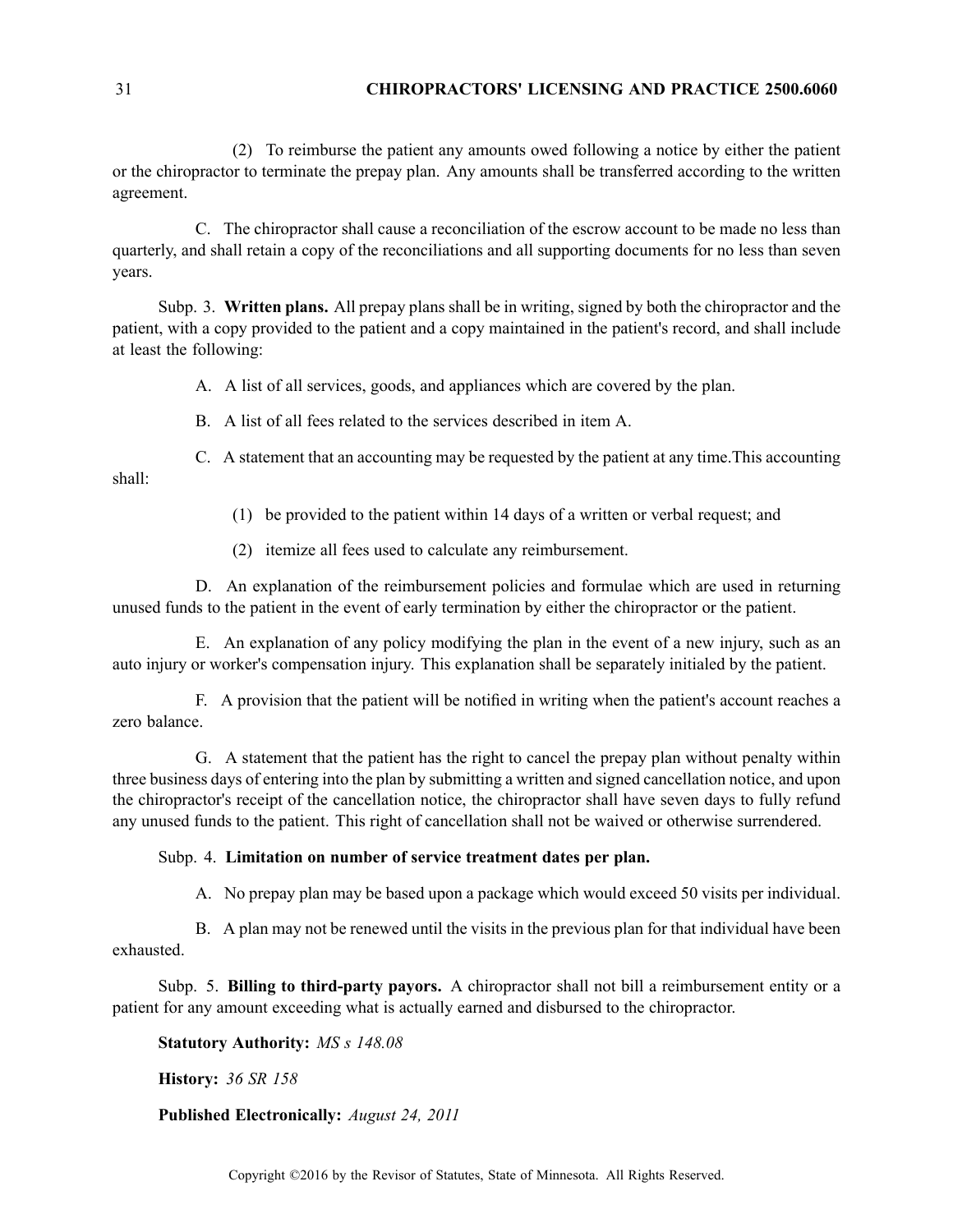#### **ANIMAL CHIROPRACTIC PRACTICE**

#### **2500.7000 DEFINITIONS.**

Subpart 1. **Scope.** The terms defined in parts 2500.7000 to 2500.7090 have the meanings given in this part.

Subp. 2. **Animal chiropractor.** "Animal chiropractor" means <sup>a</sup> doctor of chiropractic who is licensed under Minnesota Statutes, sections 148.01 to 148.108, and who is registered under parts 2500.7010 to 2500.7080 to perform services on animals.

Subp. 3. **Animal rehabilitative therapy.** "Animal rehabilitative therapy" means any therapy applied for the purposes of preparing for or complementing the chiropractic adjustment to animals. These therapies shall include mobilization, light therapy, therapeutic ultrasound, thermotherapy, ice application, hydrotherapy such as whirlpool or water tanks, exercise therapy, meridian therapy that does not result in puncture or interruption of the integument, vibratory therapy, traction that does not require instrumentation or mechanical devices, stretching, trigger point therapy, and massage. Animal rehabilitative therapy does not include the use of forces associated with low voltage stimulation, high voltage stimulation, ultraviolet light, or diathermy.

Subp. 4. **Board.** "Board" means the Minnesota Board of Chiropractic Examiners.

Subp. 5. **Owner.** "Owner" means the actual owner of the animal or any person having responsibility for and control of the animal.

Subp. 6. **Patient.** "Patient" means an animal or nonhuman client treated under parts 2500.7010 to 2500.7090.

Subp. 7. **Veterinarian.** "Veterinarian" means <sup>a</sup> doctor of veterinary medicine, who is licensed under Minnesota Statutes, chapter 156, or the veterinary practice act of any other state or jurisdiction.

**Statutory Authority:** *MS <sup>s</sup> 148.08*

**History:** *34 SR 1455*

**Published Electronically:** *August 24, 2011*

#### **2500.7010 REGISTRATION.**

A. No person may provide services to any animal without first being registered by the board.

B. Initial registration shall require:

(1) completion of an application established by the board;

 $(2)$  transcripts received directly from an institution approved by the board, which provides training in animal chiropractic according to Minnesota Statutes, sections 148.01 and 148.032, and which indicates successful completion of the program; and

(3) any fee which may be set by the legislature.

C. Registration renewals shall require:

(1) completion of <sup>a</sup> renewal application established by the board;

(2) completion of the renewal of the doctor of chiropractic license;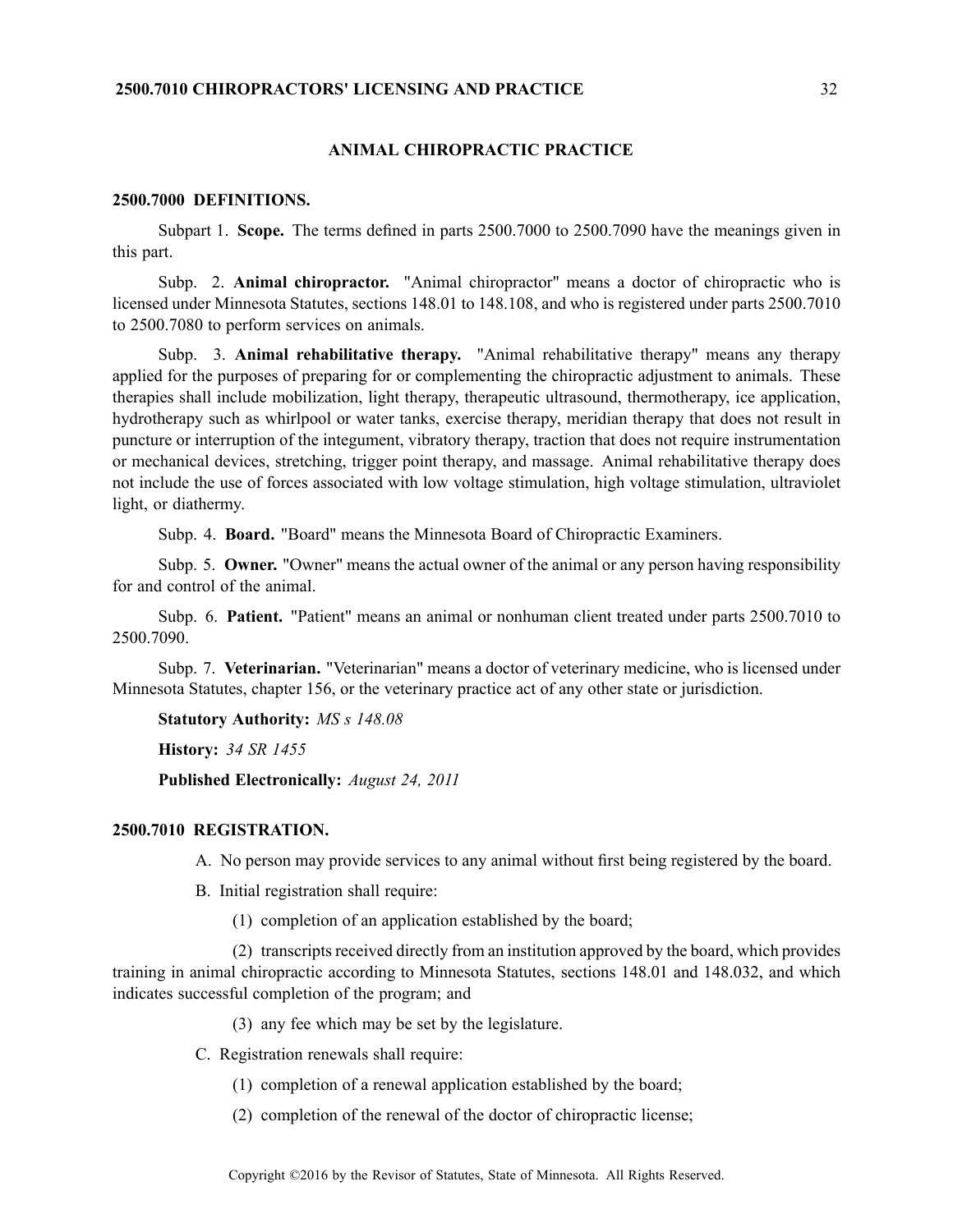### 33 **CHIROPRACTORS' LICENSING AND PRACTICE 2500.7030**

(3) verification of compliance with six continuing education credits under par<sup>t</sup> 2500.7040 in addition to those credits required for the renewal of the doctor of chiropractic license; and

(4) any fee which may be set by the legislature.

**Statutory Authority:** *MS <sup>s</sup> 148.08*

**History:** *34 SR 1455*

**Published Electronically:** *August 24, 2011*

# **2500.7020 DOCUMENTATION OF REFERRAL.**

A. Referrals from doctors of veterinary medicine must be maintained in the animal's record. Written documentation in the form of letters, handwritten notes, e-mails, or other forms shall be considered acceptable. Verbal referrals such as direct consultation or phone referrals must be documented in the animal's record by the chiropractor. All referrals shall contain, at <sup>a</sup> minimum:

(1) date of referral;

(2) name, practice address, and practice phone number of the veterinarian; and

(3) any special considerations conveyed by the veterinarian including contraindications or other health-related matters that may impact the care by the chiropractor.

B. The animal chiropractor is authorized to convey clinical information regarding treatment of the animal to the referring veterinarian, unless specifically prohibited from doing so by the patient's owner or an authorized agent.

**Statutory Authority:** *MS <sup>s</sup> 148.08* **History:** *34 SR 1455* **Published Electronically:** *August 24, 2011*

#### **2500.7030 PATIENT RECORD.**

Subpart 1. **Ownership of records.** All records, including radiographic reports, that are created subject to parts 2500.7000 to 2500.7090, must be maintained for <sup>a</sup> minimum of three years following the last clinical encounter.

A. The written animal chiropractic records shall remain the sole possession of the facility or proprietor of the facility in which animal chiropractic care was delivered.

B. Copies of animal chiropractic records must be provided to the animal's owner, the owner's designated agent, other health care provider, or to the board within two weeks of <sup>a</sup> written and signed request. A reasonable charge for copying may be made, excep<sup>t</sup> in the case of <sup>a</sup> board investigation, in which case no charges shall be authorized. A reasonable charge shall be defined as those charges consistent with the charges applicable to human patients, and governed by Minnesota Statutes, section 144.292.

Subp. 2. **Content of records.** Patient records must contain sufficient information to justify and describe the course of care. The records shall contain, at <sup>a</sup> minimum:

A. name, address, and telephone number of owner;

B. identity of the animals, including name, age, sex, and breed;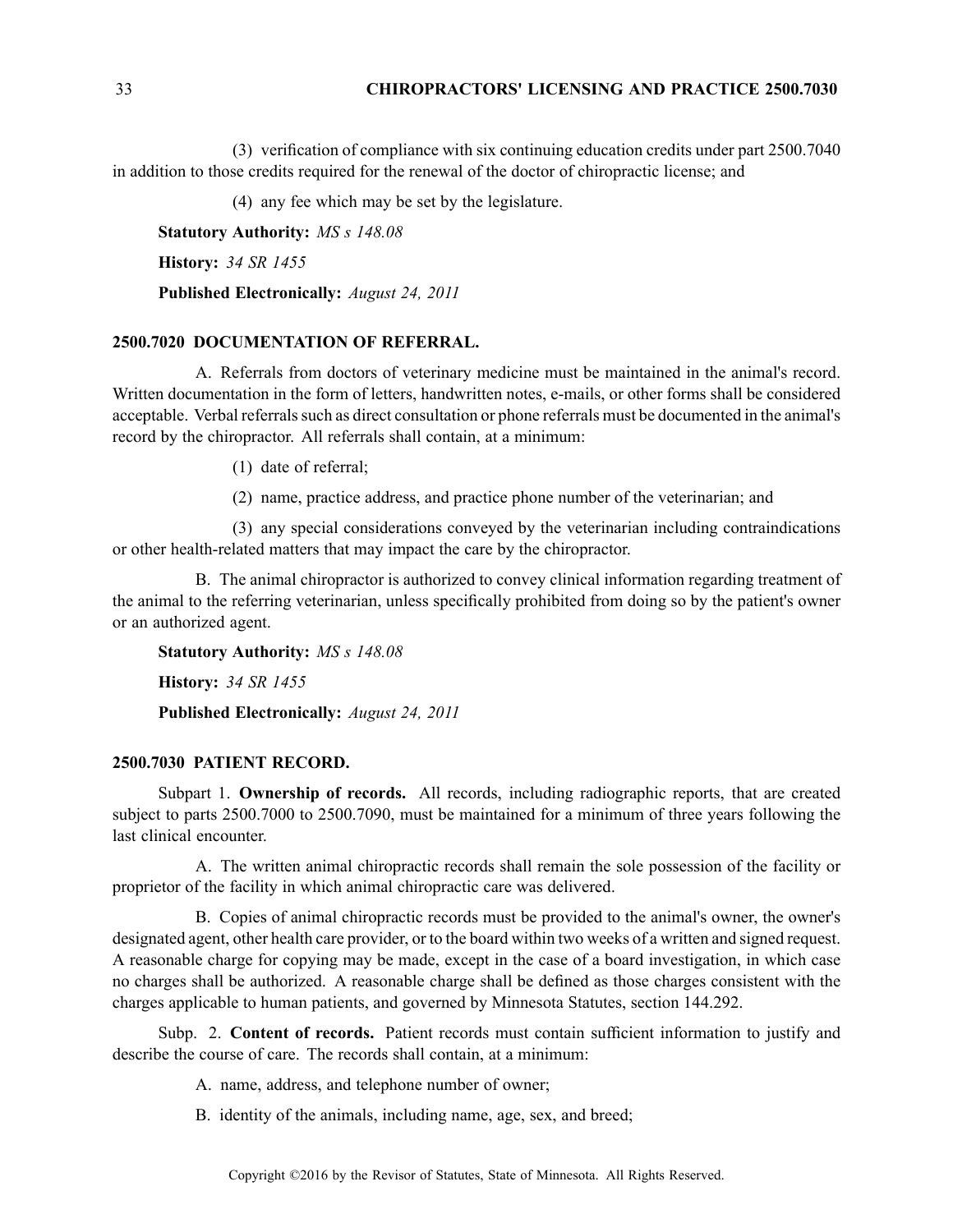# **2500.7050 CHIROPRACTORS' LICENSING AND PRACTICE** 34

C. dates of consultations, examinations, or treatments;

D. brief history of the condition of each animal treated;

E. examination findings including designation of subluxations;

F. written findings for any diagnostic imaging which may have been conducted specifically for the purposes of rendering animal chiropractic care;

G. working chiropractic diagnosis;

H. treatment plan including expected duration and frequency; and

I. daily treatments, including areas adjusted or otherwise treated.

**Statutory Authority:** *MS <sup>s</sup> 148.08*

**History:** *34 SR 1455*

**Published Electronically:** *August 24, 2011*

#### **2500.7040 CONTINUING EDUCATION.**

Animal chiropractors must take at least six hours of continuing education in animal chiropractic-related subjects each year in which they maintain <sup>a</sup> registration.

A. Any hours taken that are designated for the purpose of fulfilling the requirement in this par<sup>t</sup> shall be entirely separate from the 20-hour annual requirement in par<sup>t</sup> 2500.1200, and shall not be applied to other subject matter requirements as par<sup>t</sup> of the chiropractor's annual 20-hour requirement.

B. Only courses designed to enhance the academic knowledge or clinical skills of the animal chiropractor shall be approved. Courses shall be approved according to parts 2500.1200 to 2500.2000.

**Statutory Authority:** *MS <sup>s</sup> 148.08* **History:** *34 SR 1455* **Published Electronically:** *August 24, 2011*

# **2500.7050 DISCIPLINARY PROCEDURES.**

A. The board is authorized to utilize the executive director,staff, board members, or <sup>a</sup> consultant of the Minnesota Board of Veterinary Medicine (MBVM) to assist the board in complaint resolution.

B. Any of the acts in Minnesota Statutes, section 148.10, that may reasonably be applied to animal patients are considered unprofessional conduct and constitute grounds for disciplinary action. The acts in subitems (1) to (8) shall also be considered unprofessional conduct and constitute grounds for disciplinary action under Minnesota Statutes, section 148.10:

(1) asserting or implying in <sup>a</sup> public manner material claims of professional superiority in the practice of animal chiropractic that cannot be substantiated;

(2) practicing animal chiropractic under an expired, terminated, suspended, or revoked chiropractic license or animal chiropractic registration;

(3) promoting, aiding, abetting, or permitting the practice of veterinary medicine or animal chiropractic by an unlicensed or unregistered person, excep<sup>t</sup> as otherwise permitted by Minnesota Statutes, section 156.12, subdivision 2;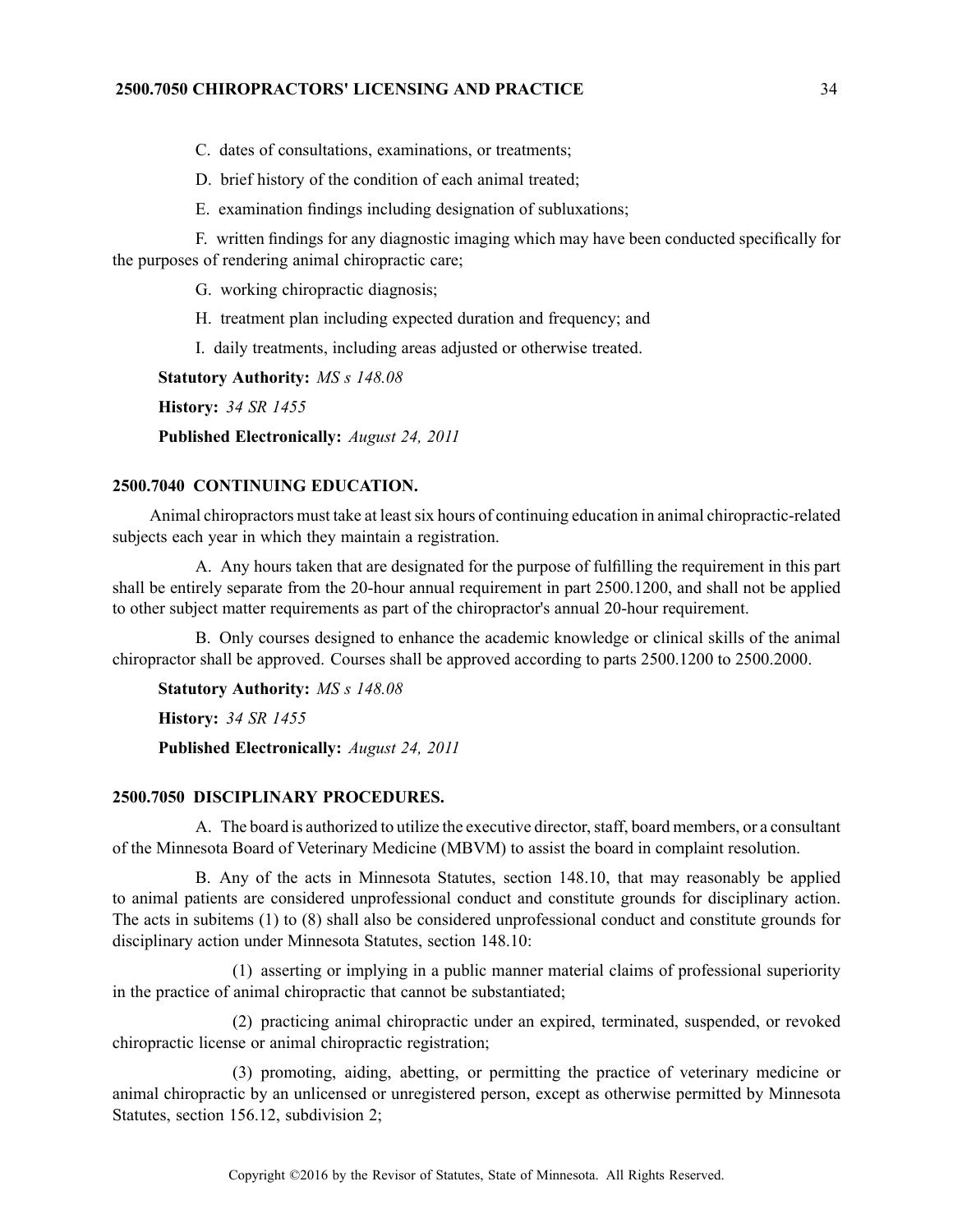# 35 **CHIROPRACTORS' LICENSING AND PRACTICE 2500.7080**

(4) prescribing, ordering, suggesting, dispensing, administering, delivering, using, misusing, or in any other manner making available to an owner or any other person, any controlled drug listed in Minnesota Statutes, chapter 152, or the federal Controlled Substances Act;

(5) performing surgery;

(6) refusing the board or its designated agent, at reasonable hours, the right to inspect <sup>a</sup> facility in which animal chiropractic is performed, pursuan<sup>t</sup> to an investigation by or on behalf of the board;

(7) failing to repor<sup>t</sup> to law enforcement or humane officersinhumane treatment of animals, including staged animal fights or training for fights, of which the animal chiropractor has direct knowledge or has information or belief that such activity has occurred; and

(8) failure to repor<sup>t</sup> to the board any action taken in another jurisdiction against the veterinarian's authorization to practice chiropractic care on animals. If the registrant is also <sup>a</sup> licensed veterinarian in this and any other jurisdiction, the registrant is required to repor<sup>t</sup> any action against the registrant's license in the other jurisdiction.

**Statutory Authority:** *MS <sup>s</sup> 148.08* **History:** *34 SR 1455* **Published Electronically:** *August 24, 2011*

#### **2500.7060 INACTIVE ANIMAL CHIROPRACTIC REGISTRATION.**

Upon approval of an application to convert <sup>a</sup> Minnesota chiropractic license to inactive status by <sup>a</sup> Minnesota chiropractor who also maintains an animal chiropractic registration, the board shall modify the annual animal chiropractic registration certificate to indicate inactive registration.

**Statutory Authority:** *MS <sup>s</sup> 148.08*

**History:** *34 SR 1455*

**Published Electronically:** *August 24, 2011*

#### **2500.7070 ANNUAL RENEWAL OF INACTIVE ANIMAL CHIROPRACTIC REGISTRATION.**

A registrant must complete an annual renewal application and submit any annual renewal fee which may be set by the legislature for an inactive animal chiropractic registration as authorized under Minnesota Statutes, section 148.108.

**Statutory Authority:** *MS <sup>s</sup> 148.08* **History:** *34 SR 1455* **Published Electronically:** *August 24, 2011*

#### **2500.7080 REINSTATEMENT OF INACTIVE ANIMAL CHIROPRACTIC REGISTRATION.**

An inactive animal chiropractic registration shall be reinstated to an active animal chiropractic registration according to items A to C:

A. completion of <sup>a</sup> board-approved application of reinstatement;

B. paymen<sup>t</sup> of any reinstatement fee which may be set by the legislature; and